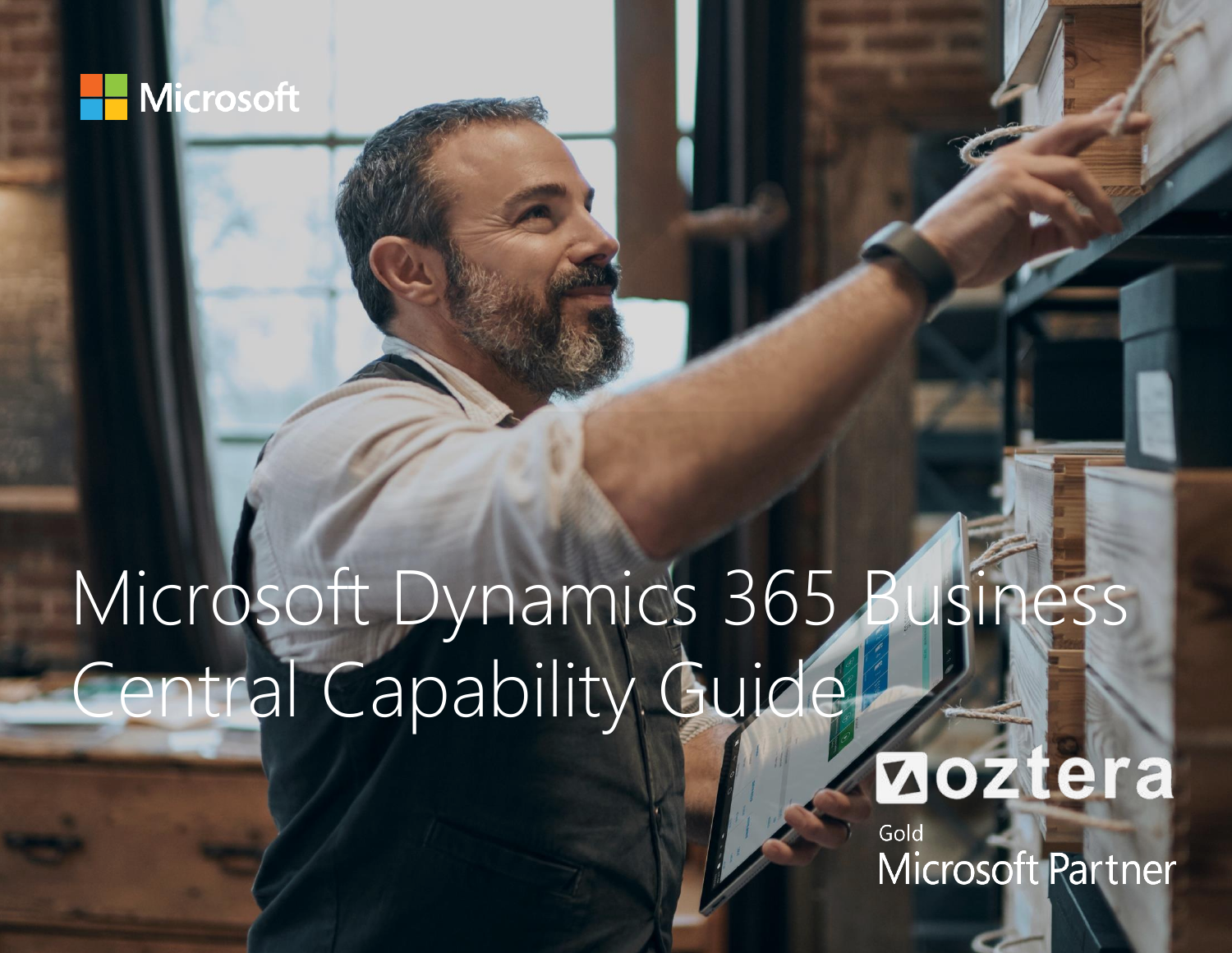

### Table of Contents

### **Finance Management**

|                                | 04 |
|--------------------------------|----|
|                                | 07 |
|                                | 09 |
| <b>Sales Management</b>        |    |
|                                | 11 |
|                                | 13 |
| <b>Supply Chain Management</b> |    |
|                                | 16 |
|                                | 18 |
|                                | 21 |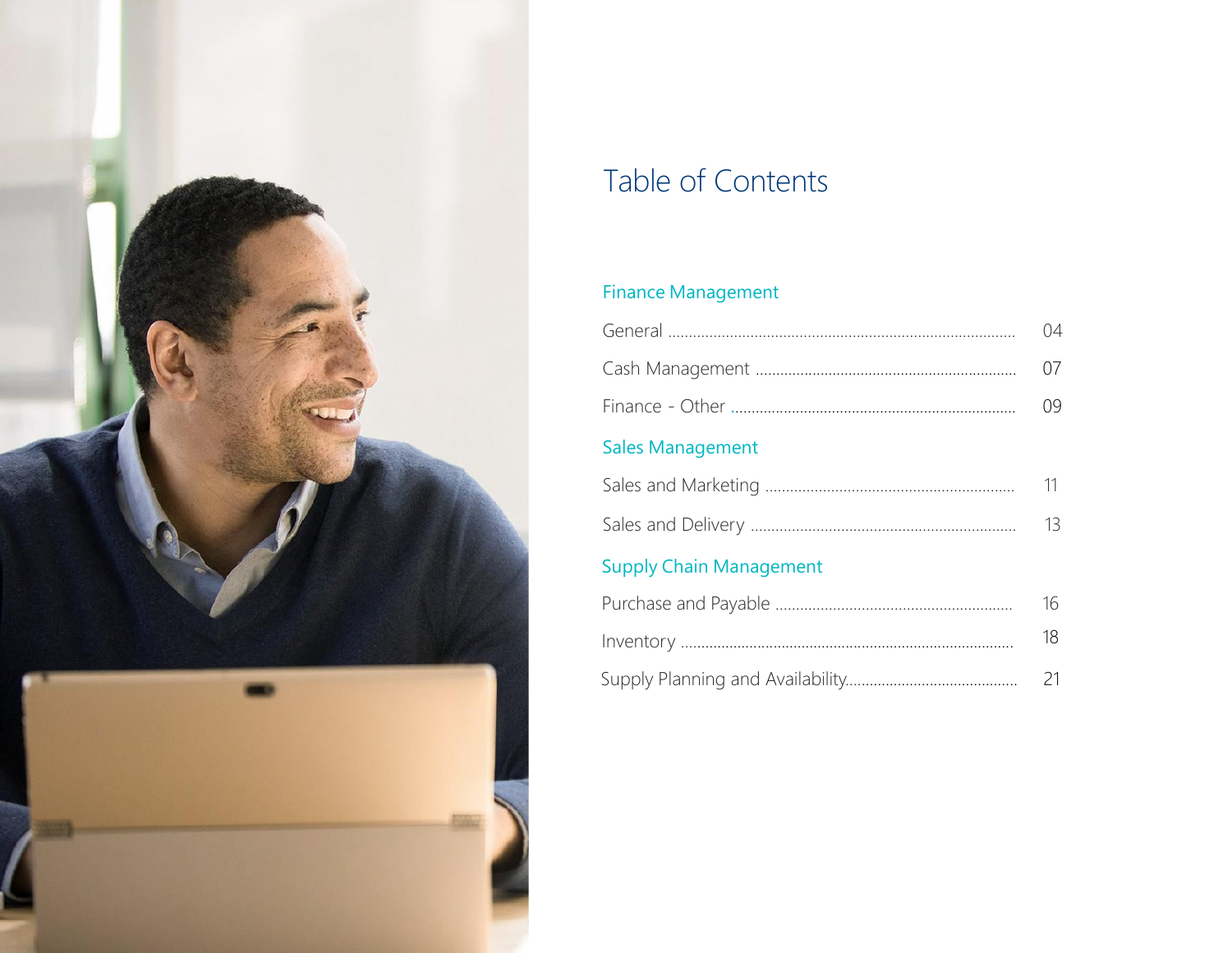

### Table of Contents

### Project Management

|                             | 23. |
|-----------------------------|-----|
| <b>Service Management</b>   | 25. |
| <b>Warehouse Management</b> | 27  |
| Manufacturing               |     |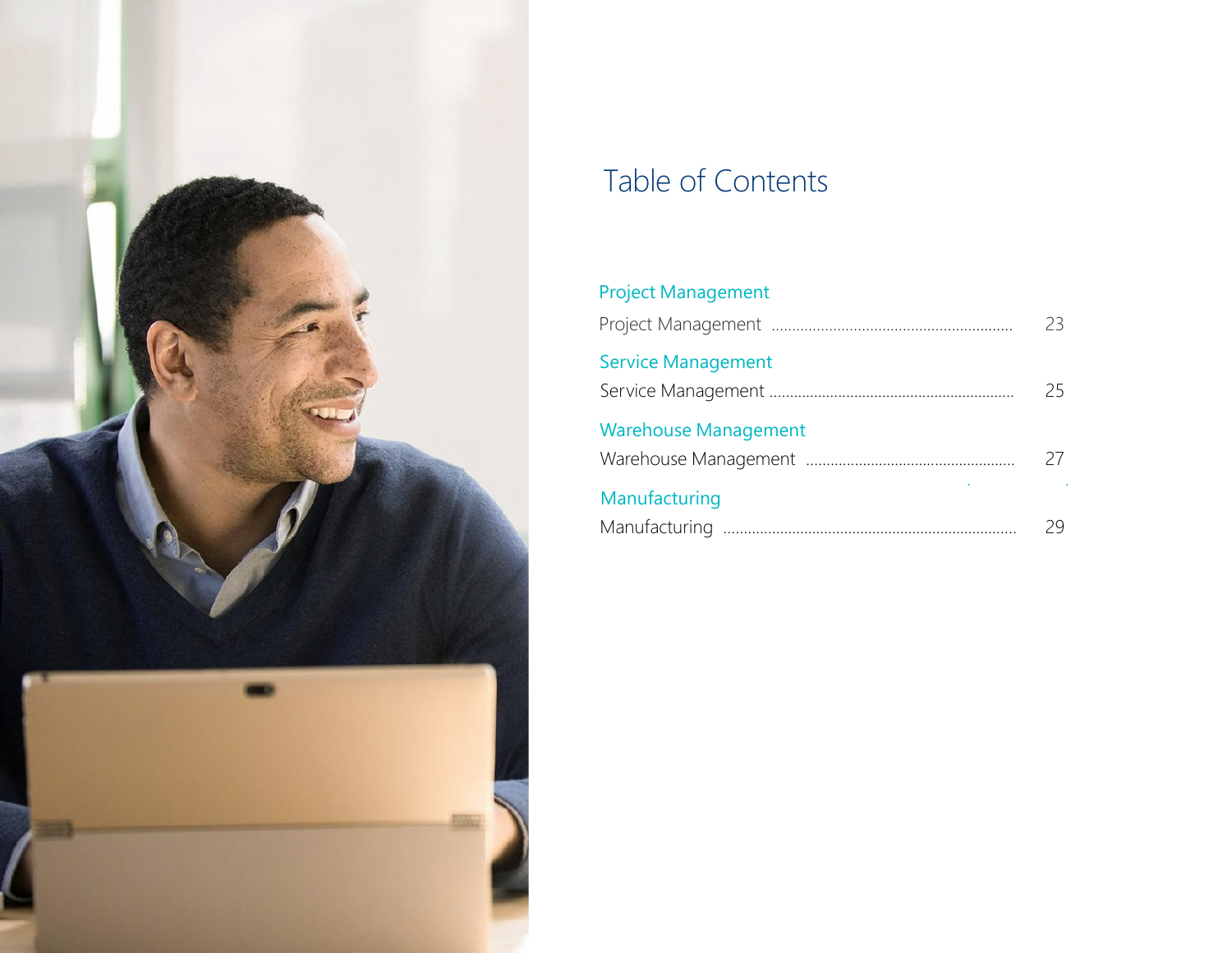

Financial Management

**Zoztera**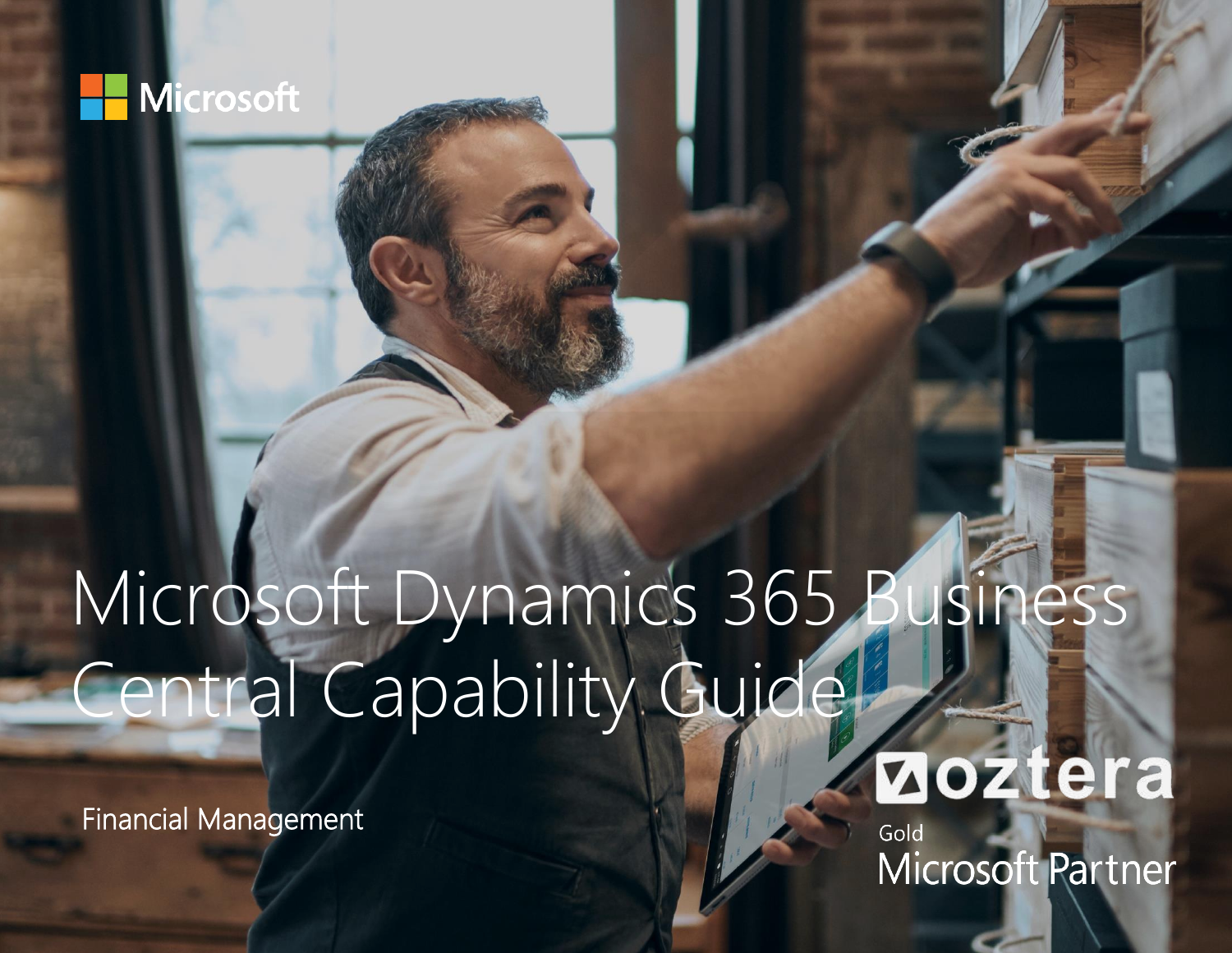#### Financial Management - General

#### General Ledger

Set up companies and how to post to the general ledger through general journals. Use features for VAT and sales tax, recurring journals, and background posting of journals. Posting and reporting can be done in one additional reporting currency.

Use built-in reports, customized reports (both RDCL and Word), refreshable data in Excel, and Power BI reports and charts.

View and edit the data in most pages using Microsoft Excel.

#### **Dimensions**

Use unlimited dimensions in transactions in all ledgers for important parts of your business, such as your departments, projects, sales channel, and geographical areas. Set up rules for how to combine dimensions and dimension values. Control the use of dimensions and increase the reliability of output based on dimensions. Assign default dimensions values to master data such as general ledger accounts, customers, vendors, fixed assets, resources, and items. Set up rules to prioritize the use of default values.

Use data from dimensions in reports for filtering, account schedules to analyze your general ledger, and in data sent to Power BI.

#### Multiple Currencies

Conduct business with customers and vendors in any number of currencies. Use multiple currencies on sales and purchase documents and in bank transactions and payments in payables and receivables. Store currency details for transactions in receivables and payables are stored in local and foreign currencies. Adjust currency values in local and foreign currencies for unrealized gains and losses to keep aging reports correct for receivables and payables.

#### Budgets

Track business progress using budgets in the general ledger. Use budgets in financial reports, user-defined analysis in account schedules, or in data sent to Power BI for data sharing and analysis.

Import budget information to and from Excel for enhanced calculation capabilities when you prepare budgets.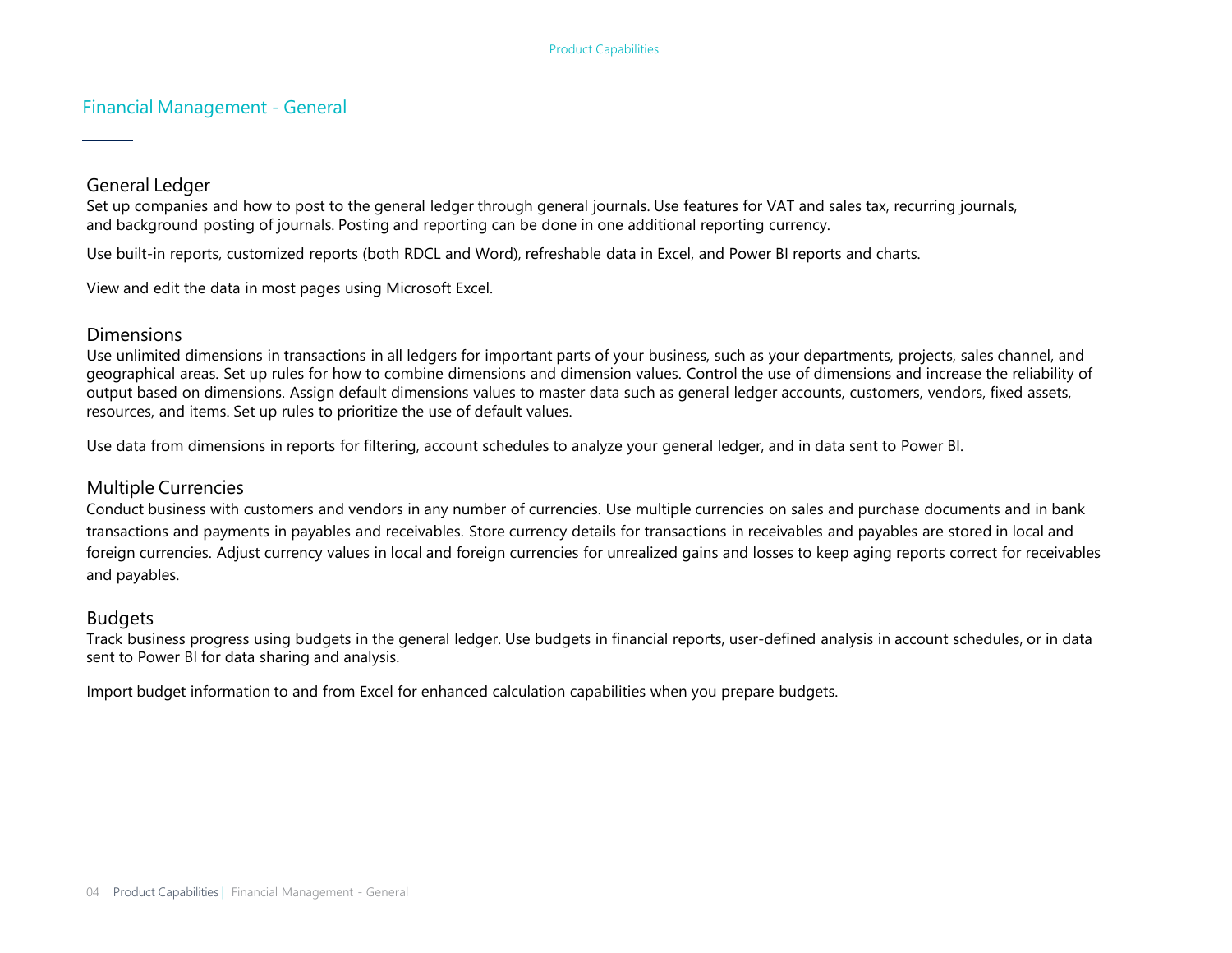#### Financial Management - General

#### Accounts Schedules

Use account schedules as a powerful financial reporting tool. Accountants and controllers can include essential business data from the chart of accounts, budgets, cash flow accounts and cost types in financial reports. Use the data to efficiently monitor the health of the business and provide valuable input for business decision makers. Define row and column layouts and combinations to generate the report you need. Calculate totals and sub-totals and control the print output, for example, to compare current and historical budget figures.

#### Consolidation

Consolidate companies from the same Business Central tenant and pull data directly into the consolidation company, or use XML files to pull data from other Business Central tenants, databases, or third party business management application. Use multiple currencies, dimensions, and budgets for the consolidation.

#### Intercompany Postings

Manage accounting for more than one company in a posting process that includes one or more Business Central tenants or databases. Send sales and purchase documents to partner companies and post journals transactions through a mapping to shared charts of accounts and dimensions. Control the document flow through an Inbox/Outbox feature that automates sending and receipt. Use sales and purchase documents with multiple currencies to reconcile intercompany balances.

#### Cash Flow Forecast

Predict how your company's liquidity will evolve over time. Forecast expected cash receipts and disbursements plus available liquid funds.

Create basic cash flow forecast set ups that you can extend and adjust. Use an assisted setup guide for help completing tasks and take advantage of automatic daily or weekly data updates. Include data from jobs and taxes as sources for the cash flow forecast. Use Azure ML capabilities to let Business Central generate cashflow predictions.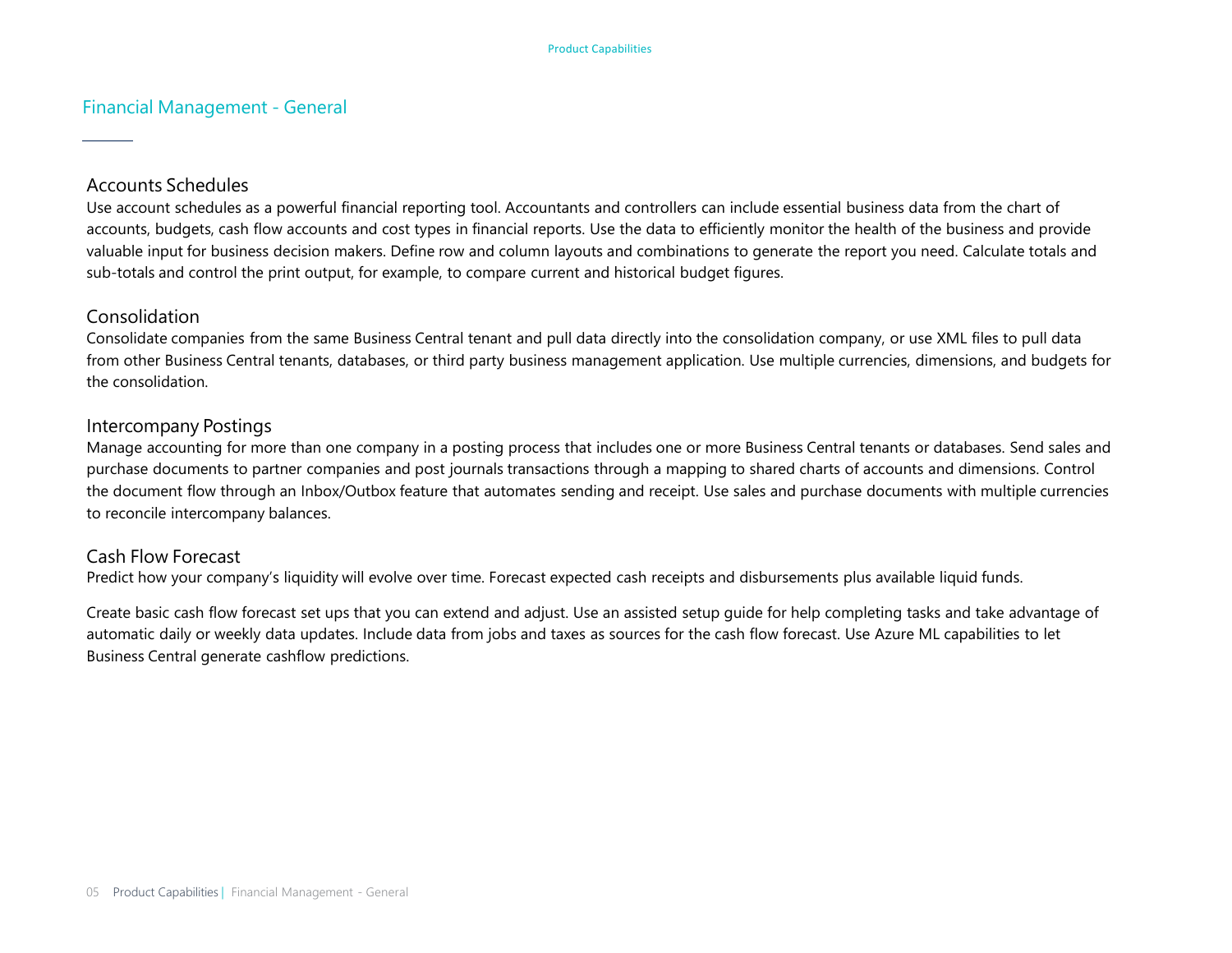#### Financial Management - General

#### Fixed Assets

Track fixed assets such as buildings, machinery, and equipment. Post fixed-asset transactions such as acquisitions, depreciation, write-downs, appreciation, and disposal. Assign one or more depreciation books to define methods and conditions for calculating depreciation. Use depreciation books to meet managerial, internal accounting, and legal reporting requirements. Register maintenance costs, insurance coverage, and cost allocations for assets.

#### Fixed Assets Allocations

Use allocation keys to distribute percentages of fixed asset transactions, such as acquisition cost and depreciation, to departments or projects.

#### Fixed Assets - Insurance

Track insurance coverage and annual insurance premiums for fixed assets and easily determine whether they are under- or over-insured. Attach assets to one or more insurance policies and index insurance amounts.

#### Fixed Assets - Maintenance

Record maintenance and service expenses for fixed assets. Get detailed information to analyze and make decisions about fixed asset renewal and disposal.

#### Cost Accounting

Get insight into costs through the visibility of actual and budgeted costs of operations, departments, products, and projects. Combine base data in general ledger transactions with dimensions with known future costs and define a hierarchy of cost centers and cost objects. Allocate costs using allocation runs with different allocation keys and methods.

Analyze general ledger actuals and budgets in user-defined scenarios. Explore the scenarios to gain insight into the business that is not immediately reflected in your chart of accounts.

#### **Deferrals**

Set up deferral templates that automate the process of deferring revenues and expenses based on a schedule. Recognize revenues and expenses in periods other than the period in which the transaction is posted.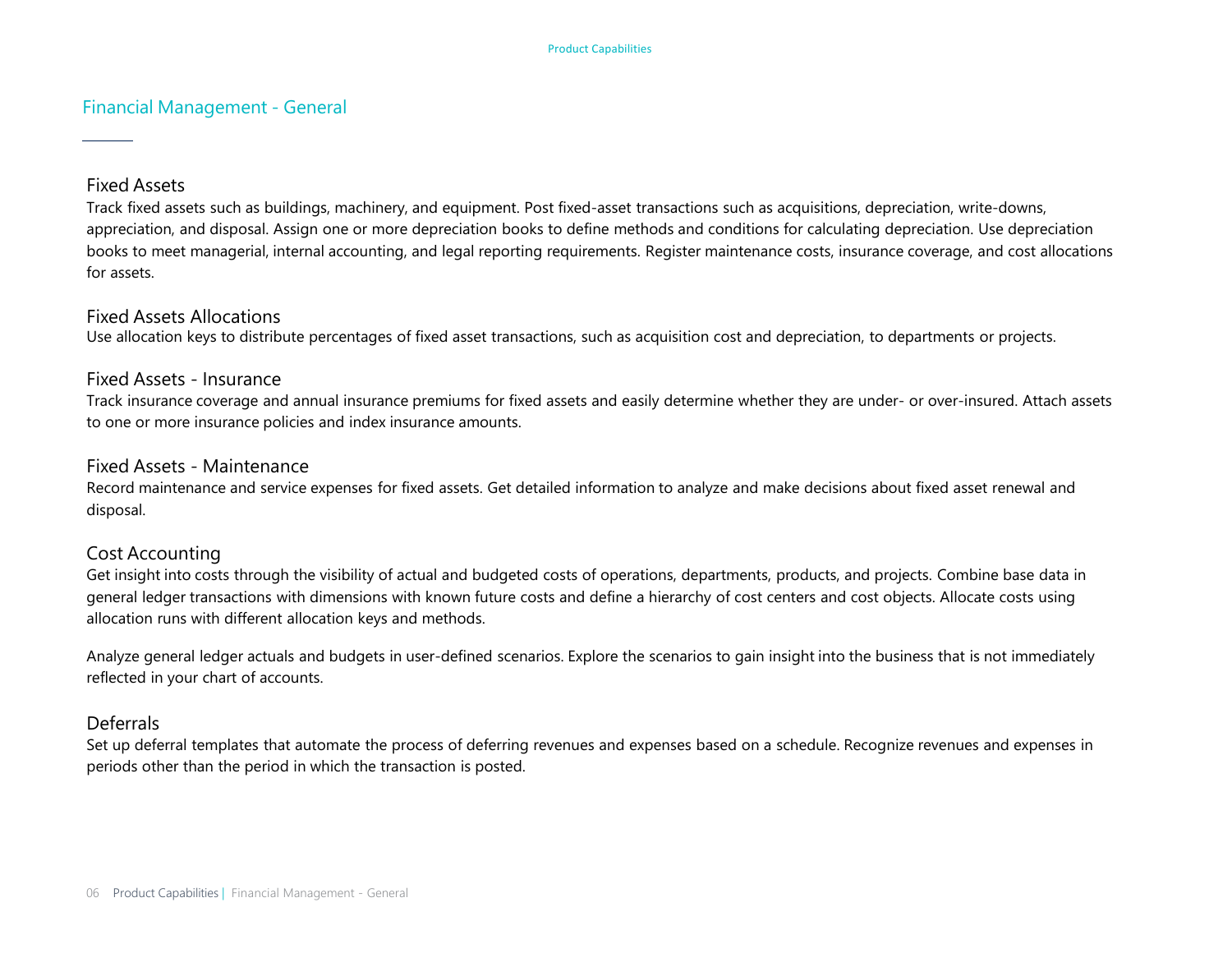#### Cash Management

#### Bank Account Management

Create, operate, and manage multiple bank accounts to cater to diverse business needs and across different currencies.

#### Electronic Payments and Direct Debits

Create payment proposals based on vendor documents and generate bank payment files in ISO20022/SEPA format or use the AMC Banking Service to generate electronic payment files in the format your banks require. Create direct debit collections for a bank direct debit file in the ISO20022/SEPA format.

#### Easy Payment Process for your customers

Give customers an efficient way to submit payments by adding links to online payment services to invoices in the online version of Business Central.

Use the PayPal extension for access to a trustworthy global payment service that offers multiple ways to accept payments, including credit card processing and PayPal accounts.

#### Reconciliation of Incoming and Outgoing Bank Transactions

Import bank transaction data from electronic files sent from your bank in ISO20022/SEPA format or other file types. Apply transactions automatically to open customer and vendor ledger entries and create your own matching rules. Review proposed applications and account matches. Change the algorithm behind the record matching by modifying, removing, or adding rules.

Reconcile bank payments from the Payment Reconciliation Journal in one step, and in one place.

#### Bank Account Reconciliation

Import bank statement data from electronic files sent from you bank in ISO20022/SEPA format or other file types. Reconcile bank statement data automatically to open bank account ledger entries and keep track of all bank statements.

Filter bank statement information to view only the transactions that need attention. Summarize outstanding bank information and drill-down to the details of each bank transaction.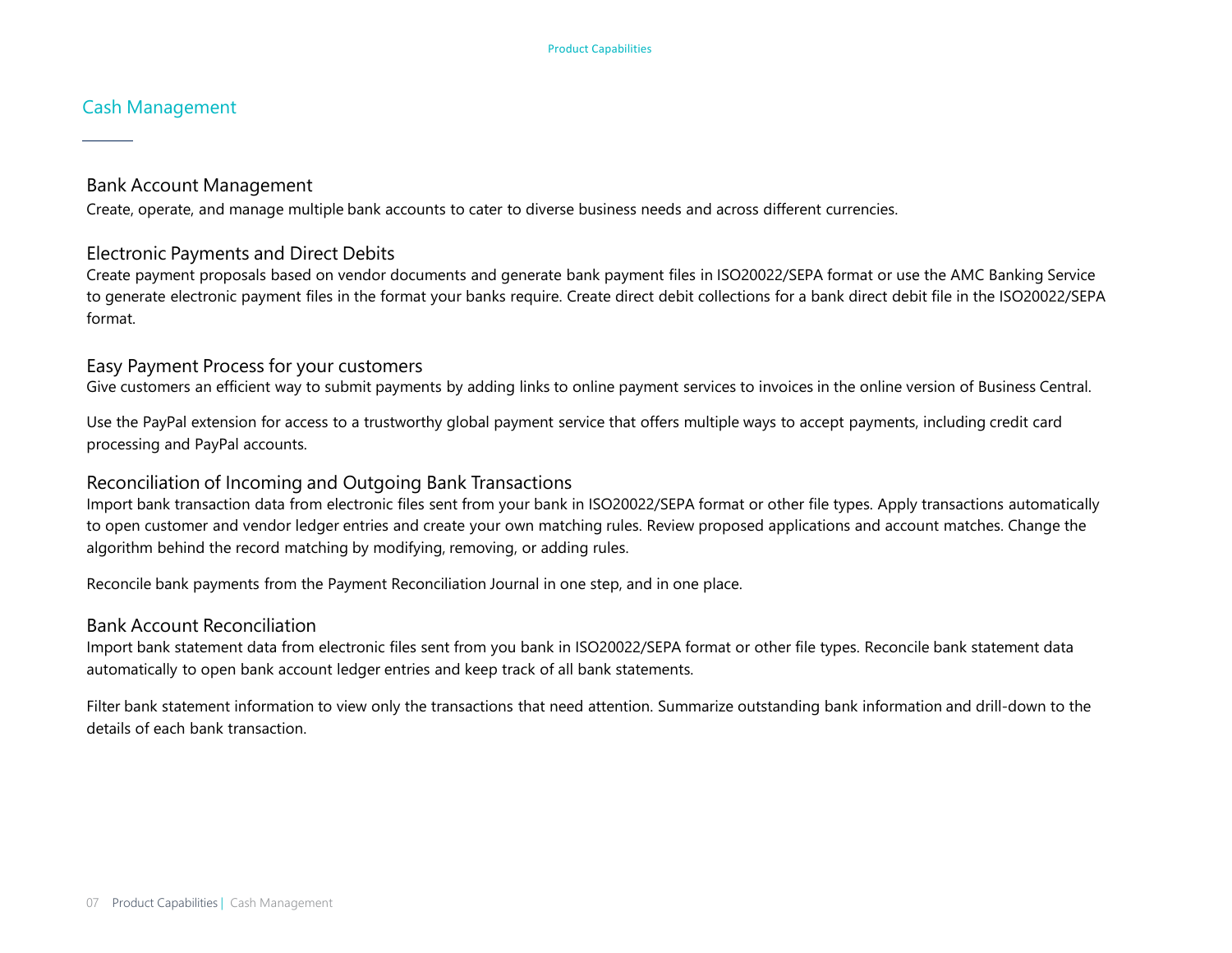#### Cash Management

#### Check Writing

Print checks as automated electronic checks or to write them manual, both with flexible options for voiding, reprinting, using check forms with preprinted stubs, and testing before printing. Consolidate payments to a vendor in a single check.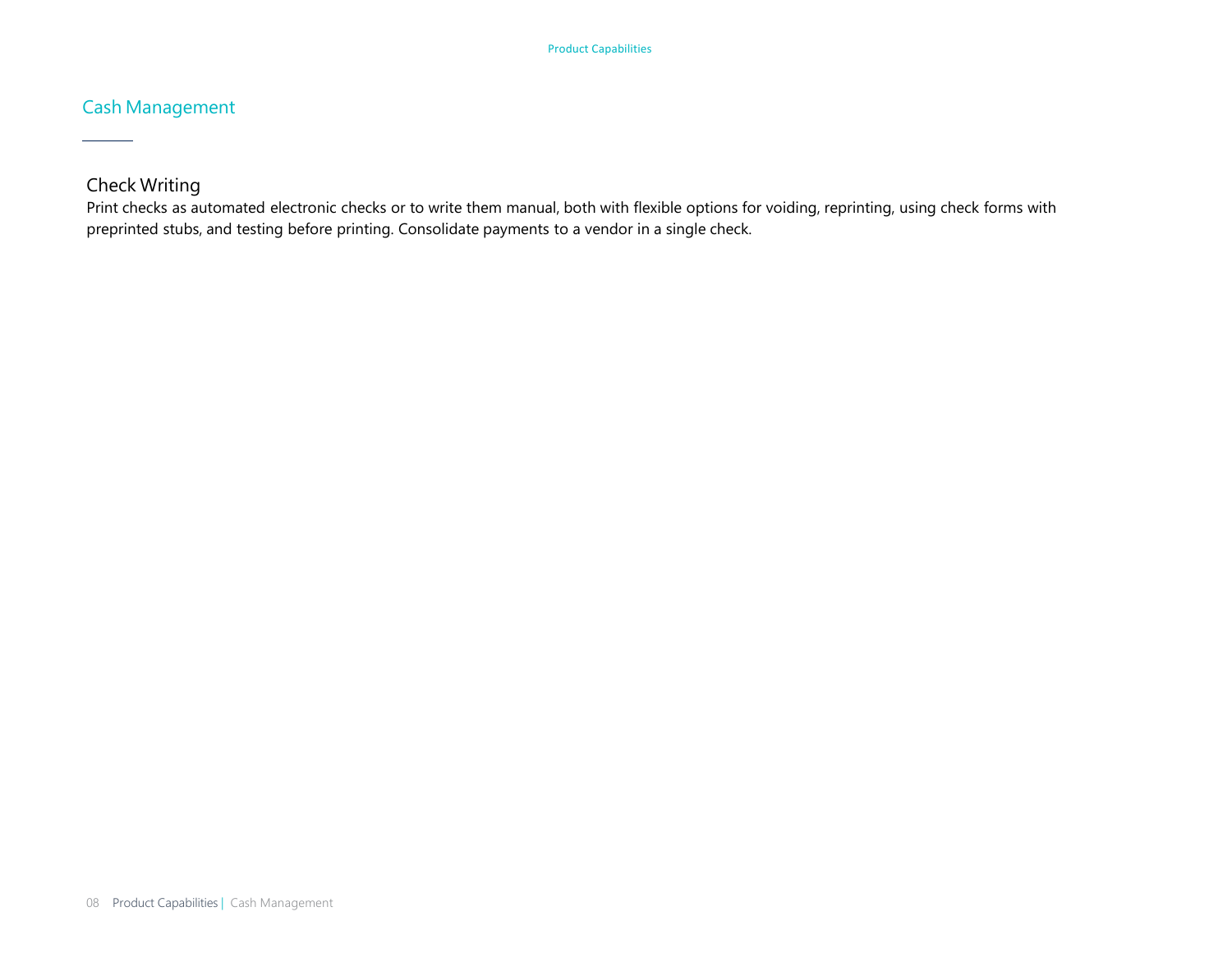#### Finance Management - Other

XBRL

Export documents in Extensible Business Reporting Language (XBRL) format and import XBRL taxonomies. The XBRL module supports the XBRL 2.1 Specification released by the XBRL Consortium.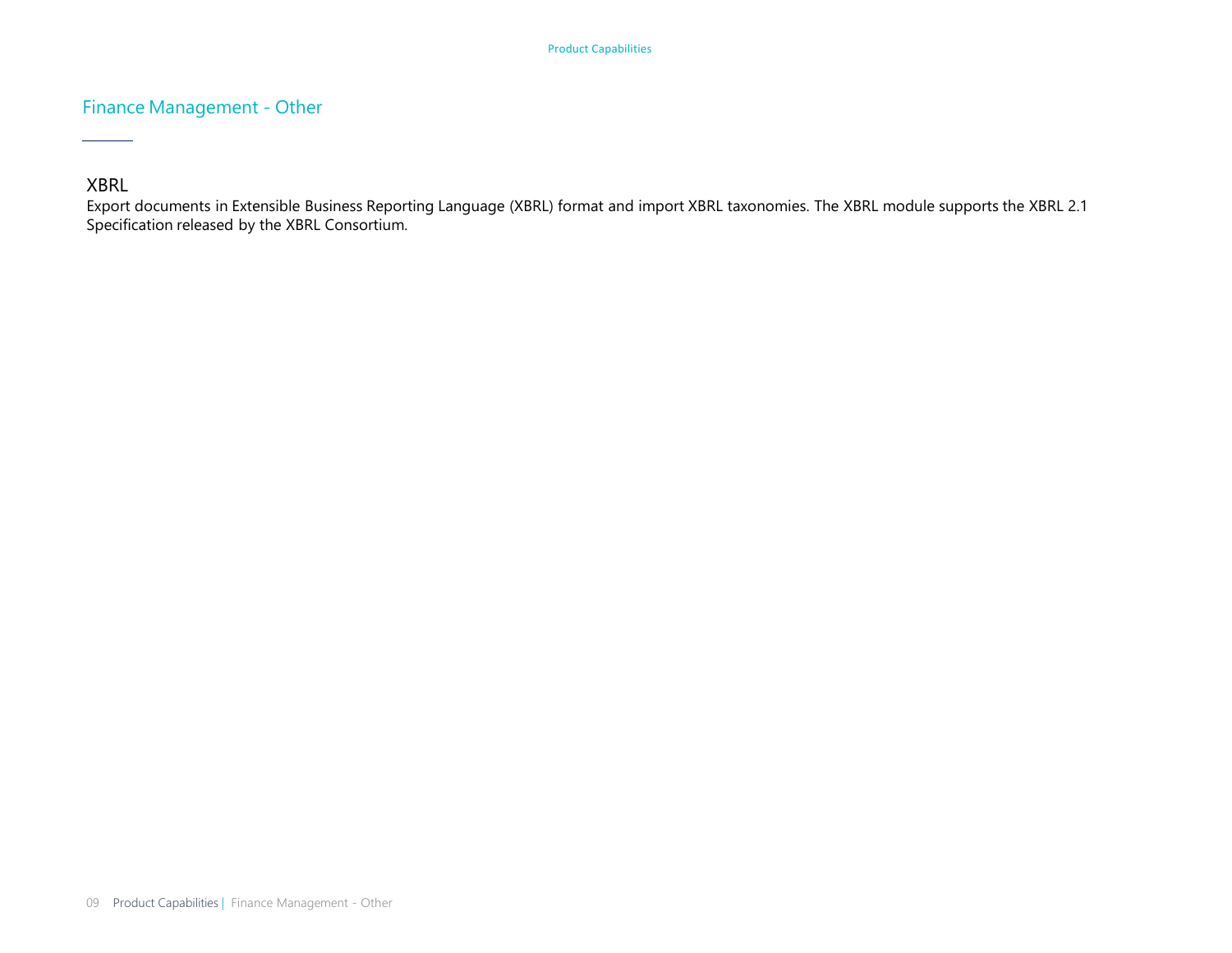

Sales Management

**Zoztera**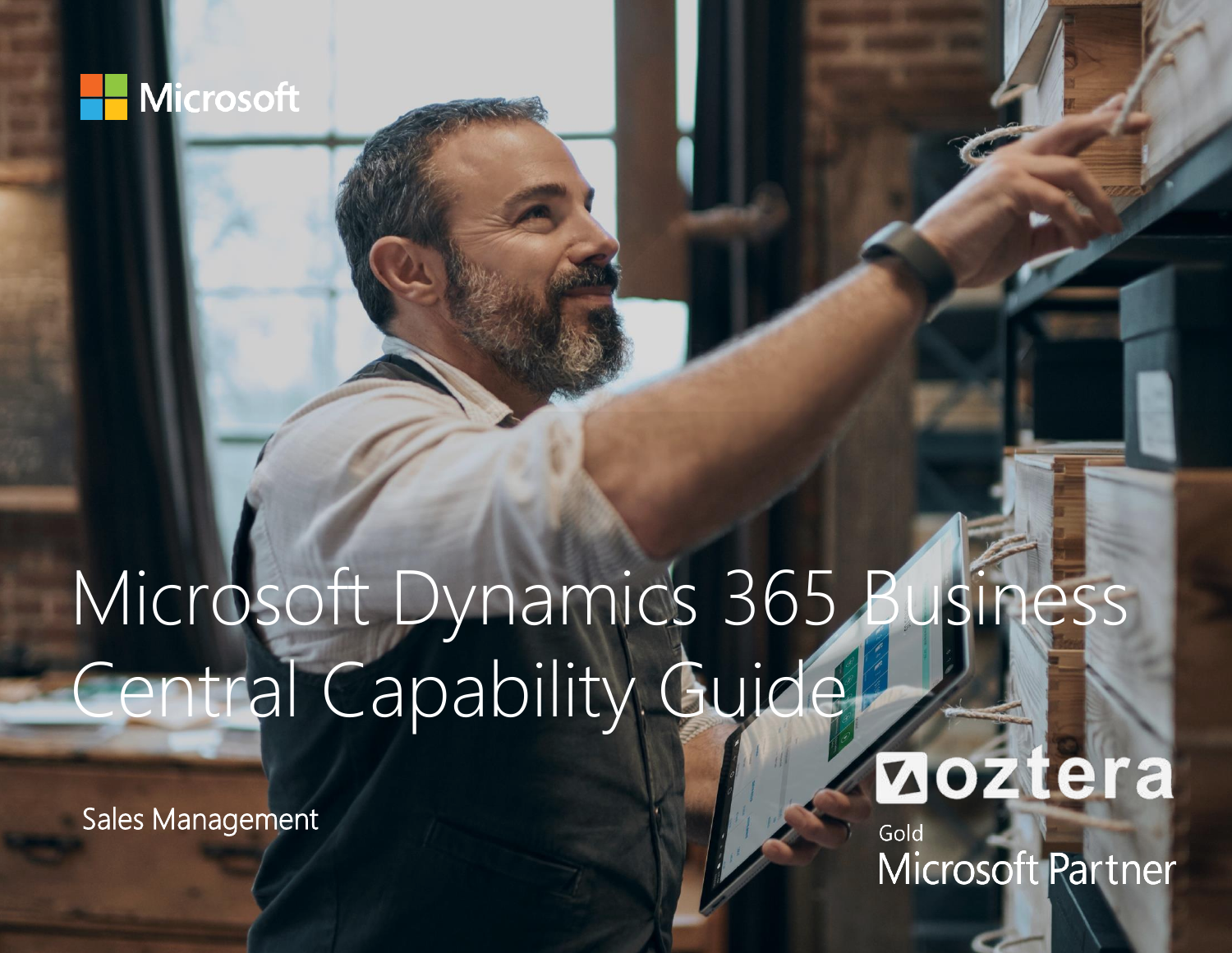#### Sales and Marketing

#### Contact Management

Maintain an overview of your contacts and personalize your approach to them. Record contact information for all business relationships, and specify the individual people related to each contact. Be alerted if you enter duplicate contact information. Get a precise view of prospects and customers by categorizing your contacts based on weighted profiling questions (assign the weights of two questions to identify the value of a third question). Divide customers into ABC segments and even use this module for rating. Use the information to target contacts for campaigns. Issue quotes to prospects and create sales documents for specific contacts.

#### Campaign Management

Organize campaigns for segments of your contacts that you define based on reusable criteria, such as sales, contact profiles, and interactions, and reuse existing segments. Send documents to people of different nationalities in their native language by using Campaign Management with Interaction/Document Management.

#### Interaction and Document Management

Record interactions that you have with your contacts, such as telephone calls, meetings, or letters, and attach documents such as Word, Excel, or TXT files. Automatically log other interactions, such as the sales orders and quotes that you exchange contacts, and revisit them if needed.

#### Email Logging for Microsoft Exchange Server

Log all inbound and outbound email messages sent through Business Central or Microsoft Outlook®. Logging can be manual, or automated. Use a server-based solution with Microsoft Exchange Server to keep email messages in their natural environment and ease administration.

#### Opportunity Management

Keep track of sales opportunities. Section your sales processes into different stages to get an overview of and manage your sales opportunities.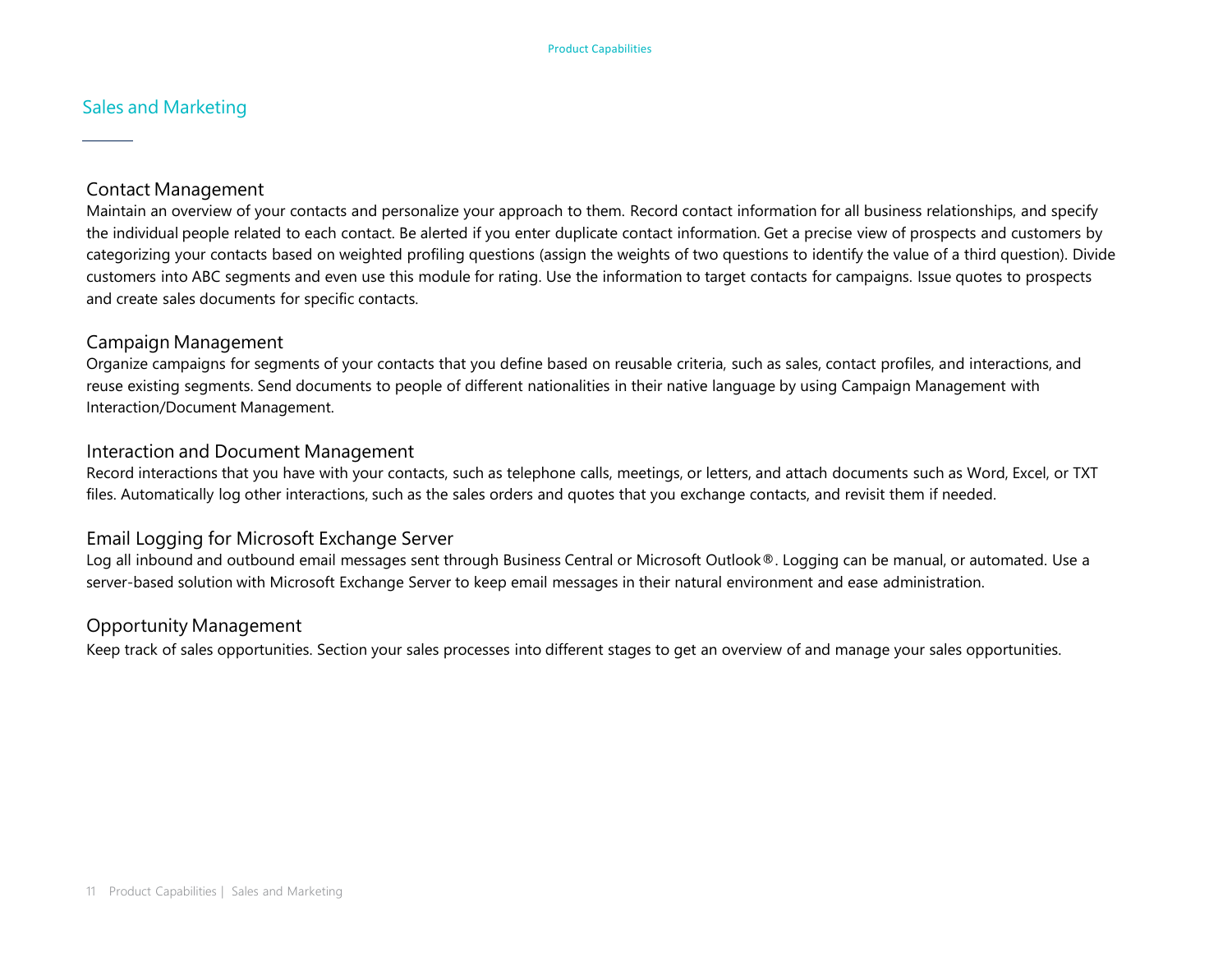#### Sales and Marketing

#### Microsoft Dynamics Sales integration

Enabling integration between Business Central and Sales allows for a more efficient lead-to-cash process and enables users to make more informed decisions without switching products. Gain efficiency by ensuring tight integration between accounts and customers and adding cross-product features for the lead-to-cash flow.

Use an assisted setup guide for help setting up the integration and coupling records in Business Central with corresponding records in Sales.

Work with prices in currencies that differ from the local currency, using the coupling of the Customer Price Group record in Business Central with the Price List in Sales.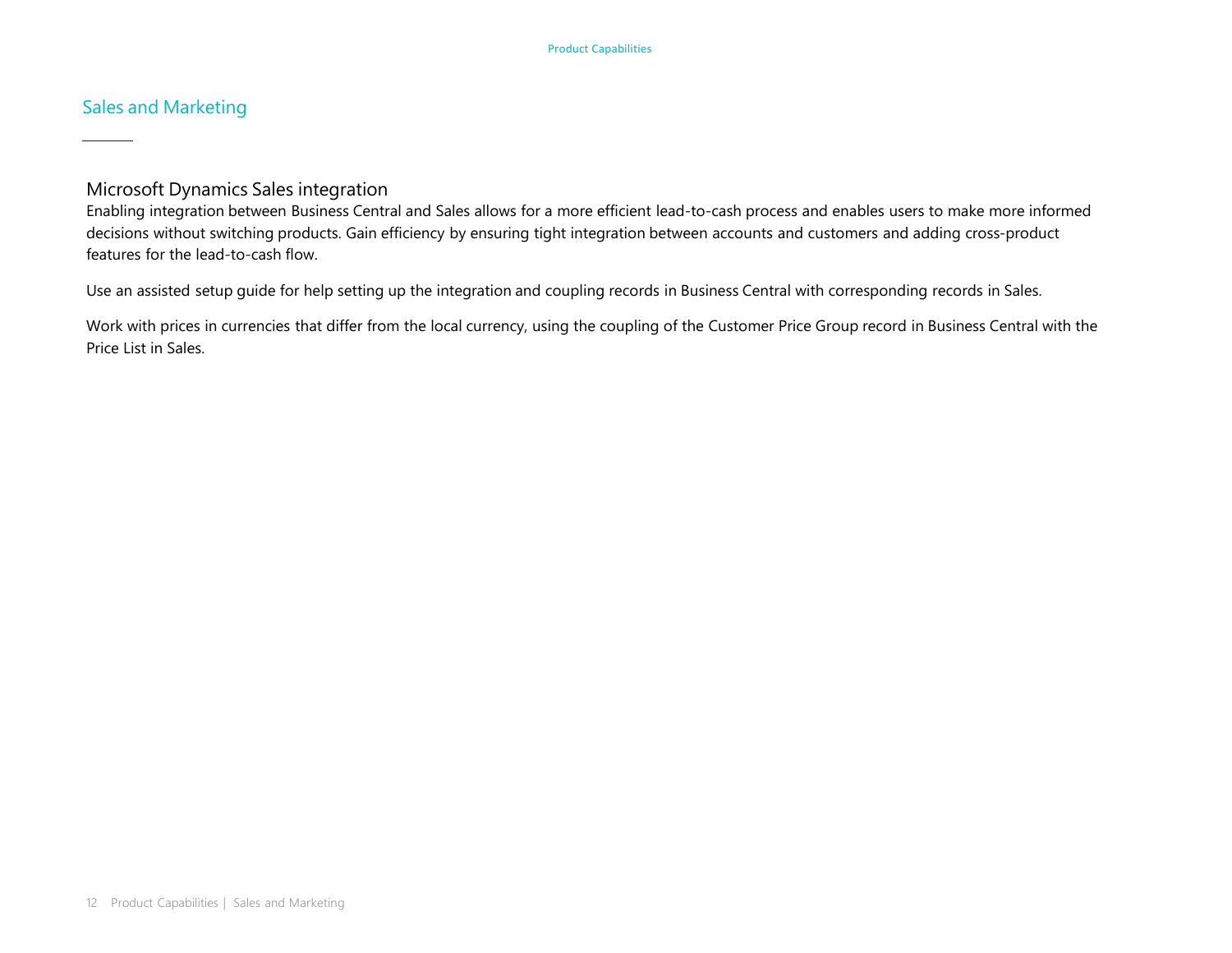#### Sales and Delivery

Sales Invoicing Set up, post, and print customer invoices and sales credit memos.

#### Sales Order Management

Manage sales quotes, blanket sales orders, and sales order processes. Create partial shipments, ship and invoice separately, create prepayment invoices for the sales order, and use quotes and blanket orders.

#### Sales Line Pricing and Discounting

Manage flexible item price and discount structures that differentiate between special agreements with customers and customer groups and are conditioned by parameters such as minimum quantity, unit of measure, currency, item variant, and time period.

Offer the lowest price on sales lines when the sales order meets the conditions you specify on for sales prices. Update the price agreements by using the sales price worksheet.

#### Campaign Pricing

Connect sales prices and sales line discounts to sales campaigns to give special pricing and discounts to customers and contacts in campaign segments. Specify periods for which prices are valid. Apply campaign pricing and discounts to sales and service orders.

#### Sales Invoice Discounts

Calculate invoice discounts automatically. Set up any number of invoice discount terms, including a certain minimum amount, discount percentage, and/or a service charge. The discount is calculated on the individual item lines and becomes part of the net sum of the invoice. Calculations can be done in both local and foreign currencies.

#### Alternative Shipping Addresses

Set up multiple ship-to addresses for customers who receive goods at more than one site. The person creating a sales order or invoice can specify exactly where to send it.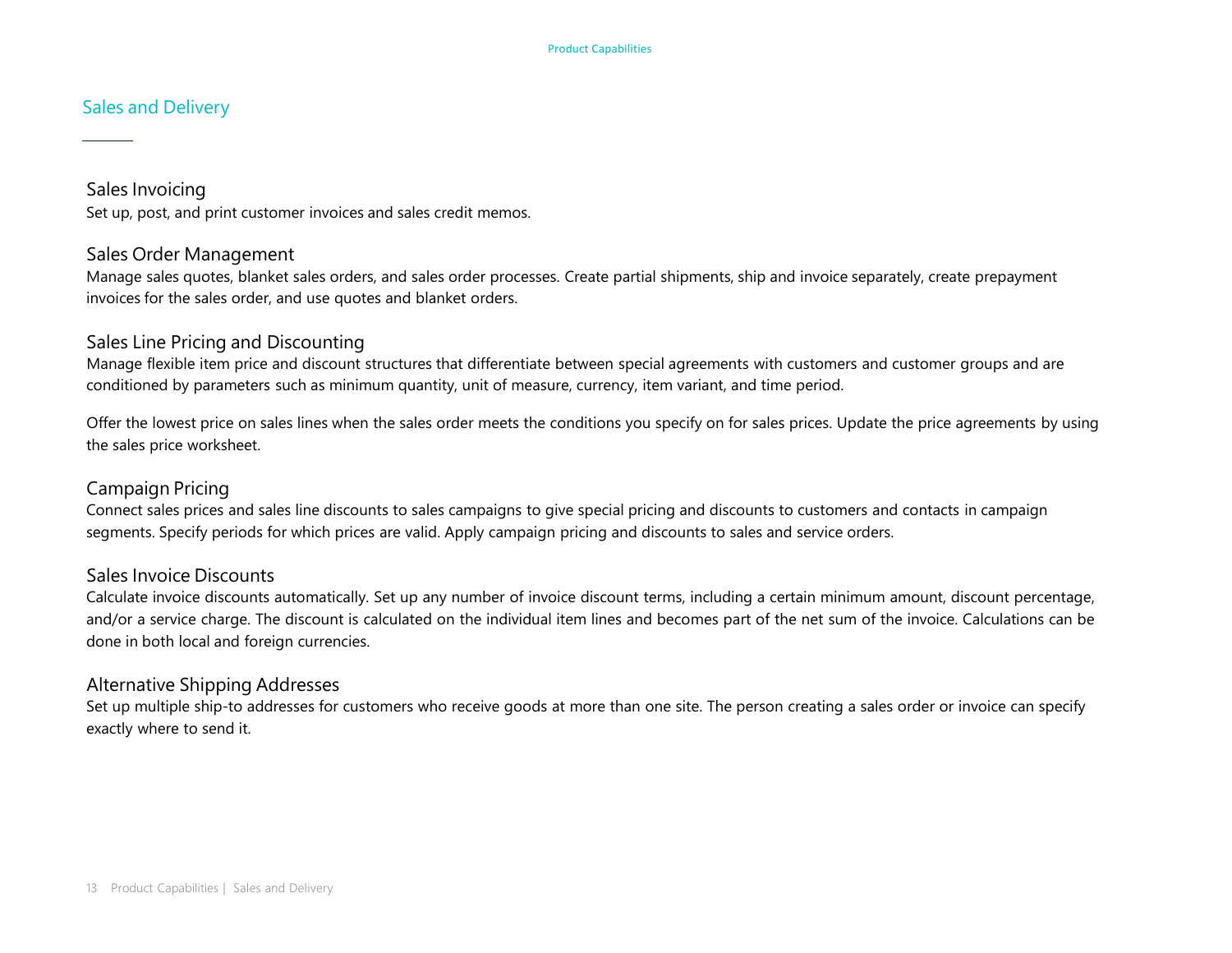#### Sales and Delivery

#### Sales Return Order Management

Create sales return orders to compensate customers who received incorrect or damaged items, receive return items for the orders, and link the orders to a replacement sales order. Create a partial return receipt or combine return receipts on one credit memo.

#### Bulk Invoicing from Microsoft Bookings

For companies using the Microsoft Bookings in Office 365, it's possible to do bulk invoicing for bookings. The Un-invoiced Bookings page in Microsoft Dynamics Business Central provides a list of the company's completed bookings. In this page you can quickly select the bookings you want to invoice and create draft invoices for the services provided.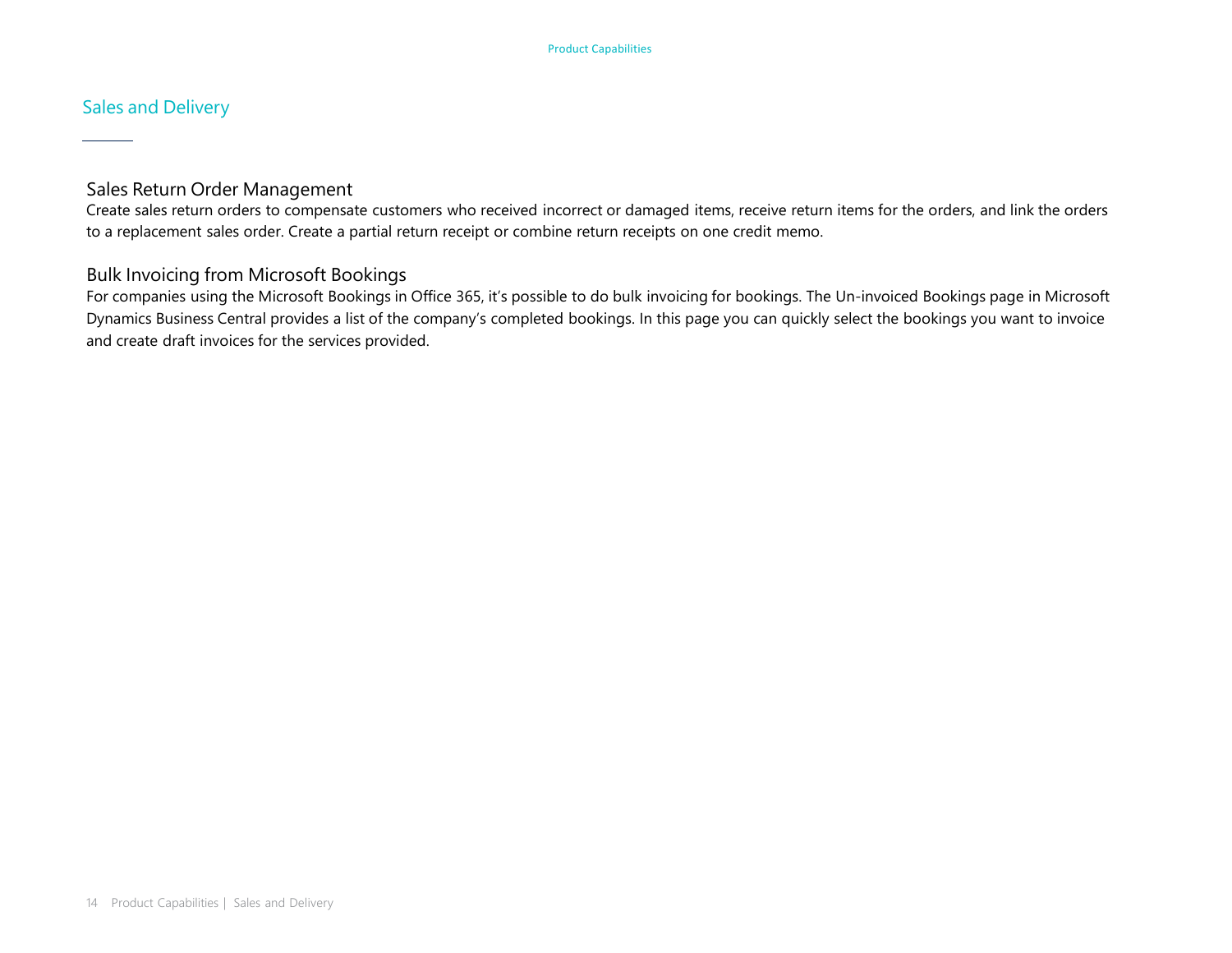

Supply Chain Management

### **Zoztera**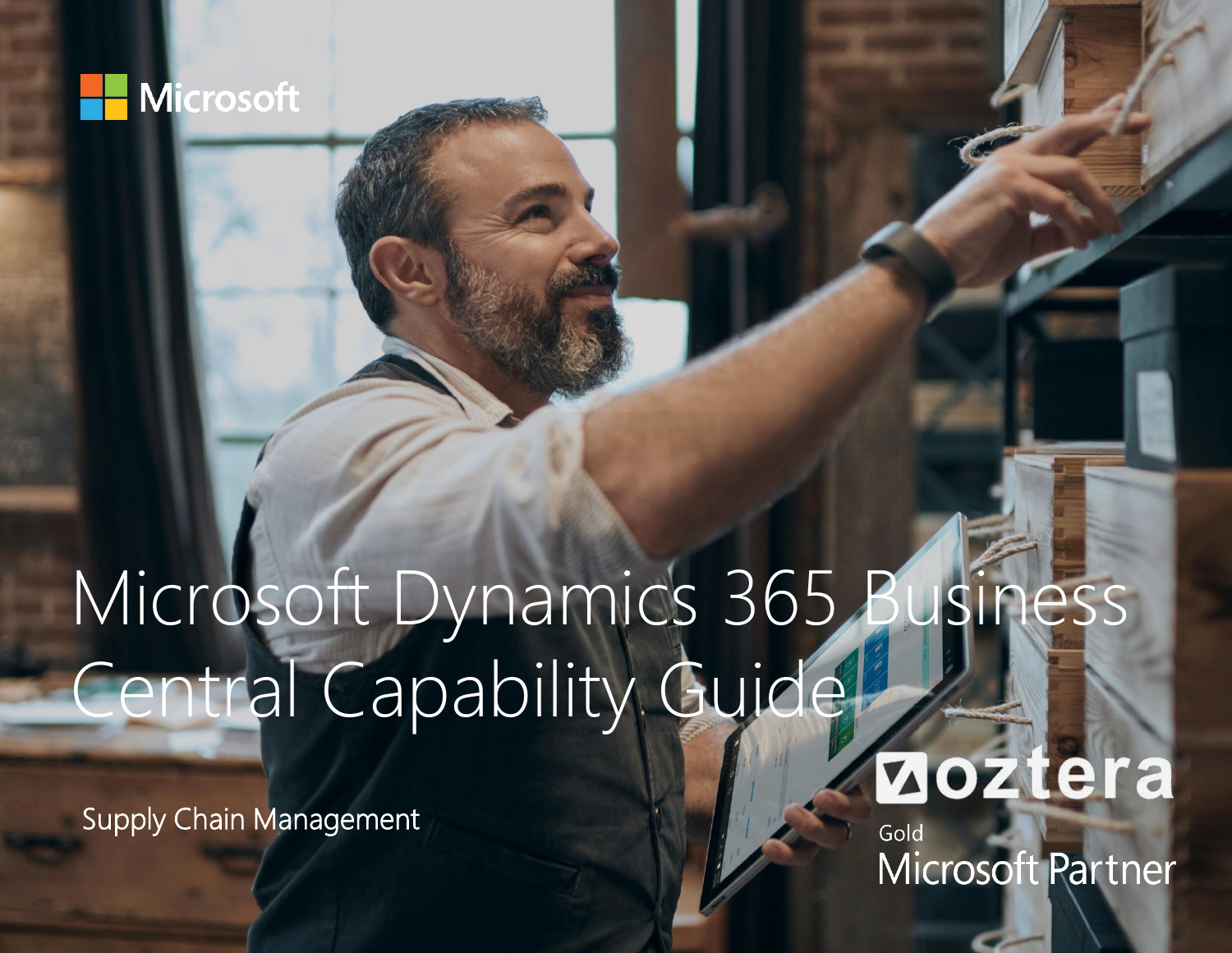#### Purchase and Payable

Purchase Invoicing

Set up, post, and print purchase invoices and purchase credit memos.

#### Purchase Order Management

Manage purchase quotes, blanket orders, and purchase order processes. Creating a purchase order differs from creating a purchase invoice directly. The quantity available is adjusted as soon as an amount is entered on a purchase order line, but it is not affected by a purchase invoice until the invoice is posted. Use this functionality to manage partial receipts, receive and invoice separately and create prepayment invoices for the purchase order, use quotes and blanket orders in the purchase phase. Quotes and blanket orders do not affect inventory figures.

#### Purchase Return Order Management

Create a purchase return order in order to compensate your own company for wrong or damaged items. Items can then be picked from the purchase return order. You can set up partial return shipments or combine return shipments in one credit memo and link purchase return orders with replacement purchase orders.

#### Alternative Order Addresses

Set up multiple addresses to manage orders from vendors that in addition to a main business address have more than one site from which they ship orders. These additional locations can then be selected by the purchasing agent when creating a purchase order or invoice.

#### Purchase Invoice Discounts

Calculate invoice discounts automatically. The discount can differ from vendor to vendor with different minimum amounts (also in different currencies) and different rates, depending on the size of the invoice. The discount is calculated on the individual item lines and becomes part of the net sum of the invoice.

#### Purchase Line Discounting

Manage multiple item purchase price discounts that you have negotiated with individual vendors as based on such parameters as minimum quantity, unit of measure, currency, item variant and time period. The best, as based on the highest discount, unit cost is calculated for the purchase line when the order details meet the conditions specified in the purchase line discounts table.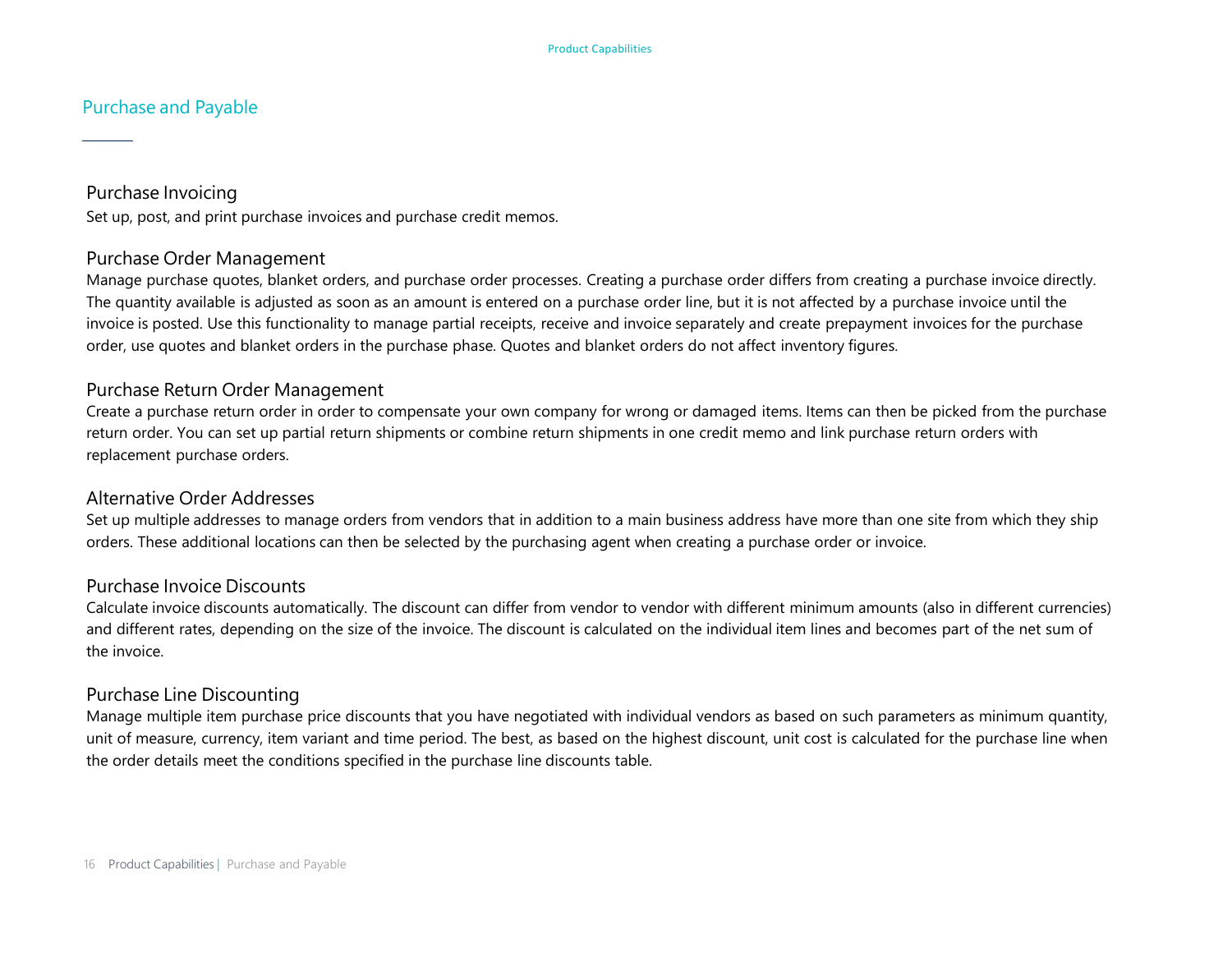#### Purchase and Payable

#### Alternative Vendors

Manage purchase of the same item from different vendors. Set up alternative vendors for items, specify typical lead times, and record price and discount agreements with each vendor.

#### Vendor Catalog Items

Offer items to customers that are not part of regular inventory, but you can order from vendors or manufacturers on a one-off basis. Register these items as non-stock items but treat them like regular items.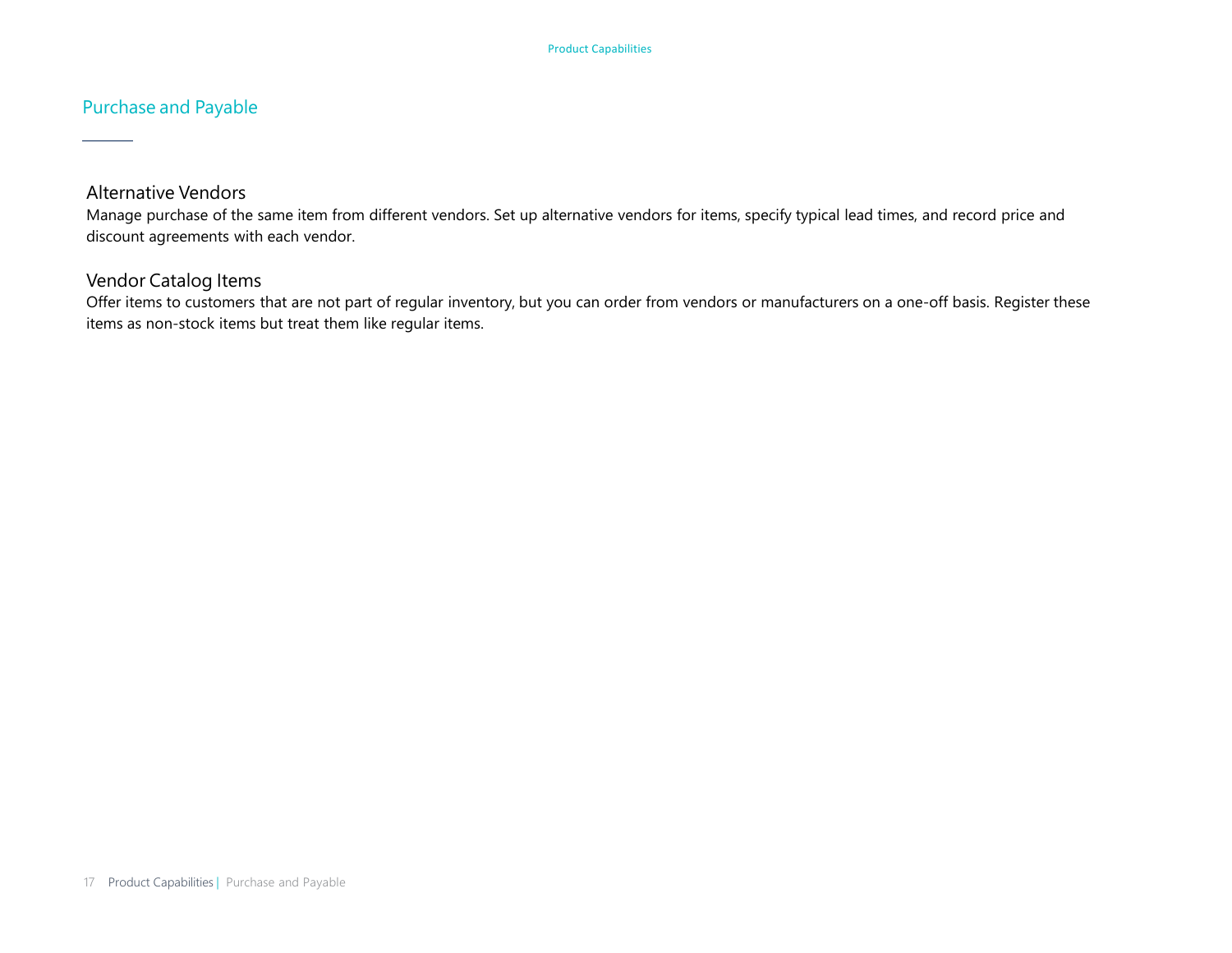#### Inventory

#### Basic Inventory

Set up stock items and specify properties such as their unit of measures, costing method, inventory posting group, and unit cost and price. Post item transactions, such as sales, purchase, and negative and positive adjustments from item journals. Store quantity and cost records of posted transactions in the inventory ledger, and use that as the basis for inventory valuation and other costing calculations.

#### Item Categories

Group items in a hierarchy and define custom categories that include specific attributes.

#### Item Attributes

Add custom data, such as color, country of manufacture, size, or product dimensions, to applicable items, to supplement built-in global item fields. Use Azure AI to let Business Central analyze images of your items and automatically suggest item attributes.

Define types of attribute options, including list and text, and integer and decimal that can include units of measure. Translate attribute names and options to multiple languages.

Block attributes or attribute options from being used, for example, if they are no longer applicable.

#### Item Tracking

Manage and track serial and lot numbers. Assign serial or lot numbers manually or automatically, receive and ship multiple quantities with serial or lot numbers from a single order line entry.

#### Multiple Locations

Manage inventory in multiple locations that may represent a production plant, distribution centers, warehouses, show rooms, retail outlets and service cars.

#### Stock-Keeping Units

Manage stock-keeping units (SKUs). Identical items with the same item number can be stored in different locations and managed individually at each location. Add cost prices, replenishment, manufacturing information, and so on, based on the location.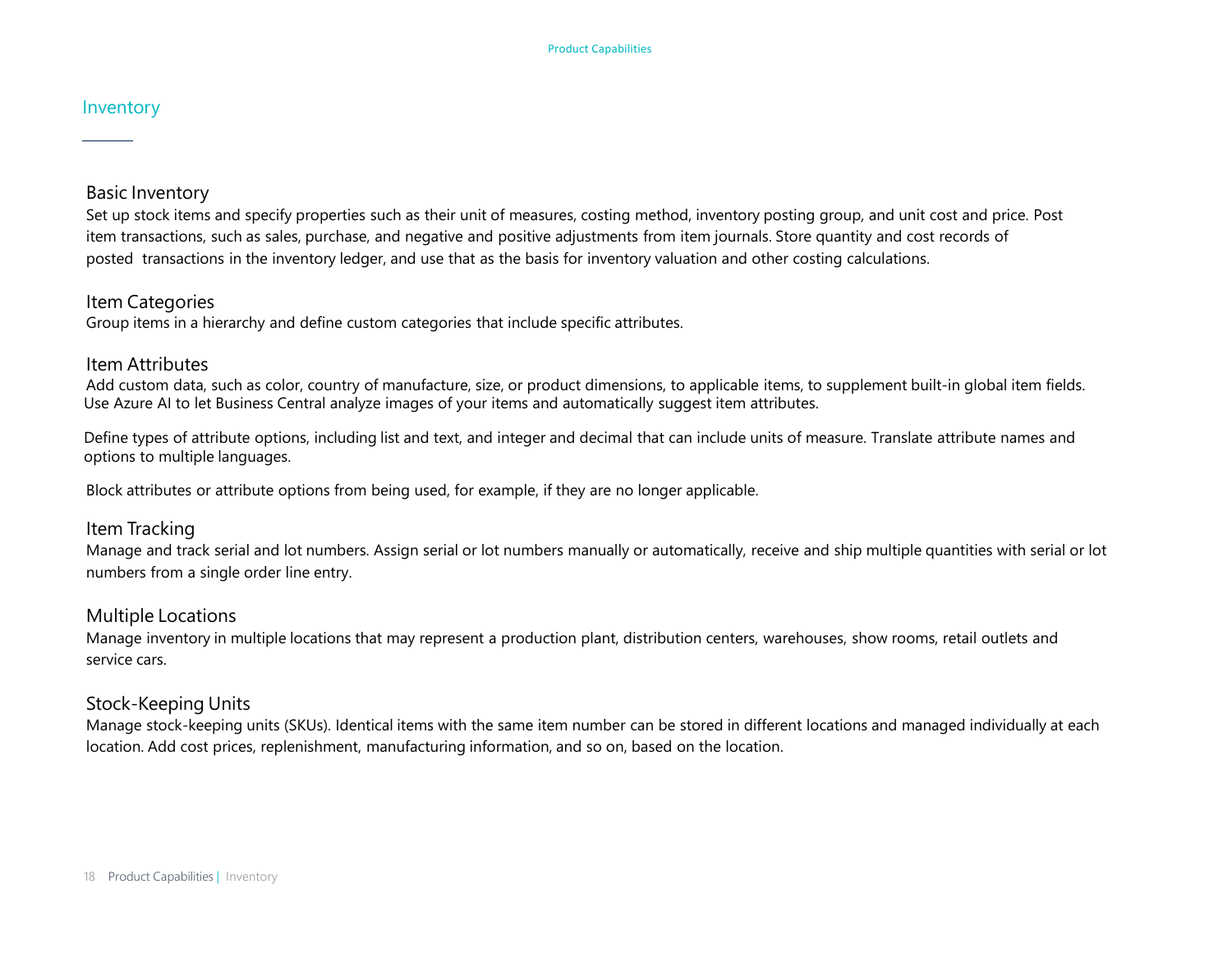#### Inventory

#### Location Transfers

Track inventory as it moves from one location to another. Account for the value of inventory in transit and at various locations.

#### Shipping Agents

Set up multiple shipping agents (for example, UPS, DHL, external carriers, or your own carrier) and relate their services (express, overnight, standard) with shipping time. Associate default shipping agents and their services with individual customers or specify those details on sales orders and transfer orders to improve accuracy of order promising.

#### **Calendars**

Set up calendars with working and non-working days. Assign a base calendar to customers, vendors, locations, companies, shipping agent services, and the service management setup and make changes when needed. Use calendar entries in date calculations on sales, purchase, transfer, production, and service orders, and the requisition and planning worksheets.

#### Item Charges

Manage item charges. Include the value of additional costs such as freight or insurance in the unit cost or unit price of an item.

#### Item Cross References

Identify the items a customer is ordering based on item numbers other than your own. Store and easily access cross-reference information from customers, vendors, and manufacturers, as well as generic numbers, universal product codes (UPCs), and European article numbers (EANs).

#### Item Substitutions

Link items that have the same or similar characteristics to suggest alternatives for out-of-stock items on orders. Provide extra service to customers by offering lower-cost alternatives.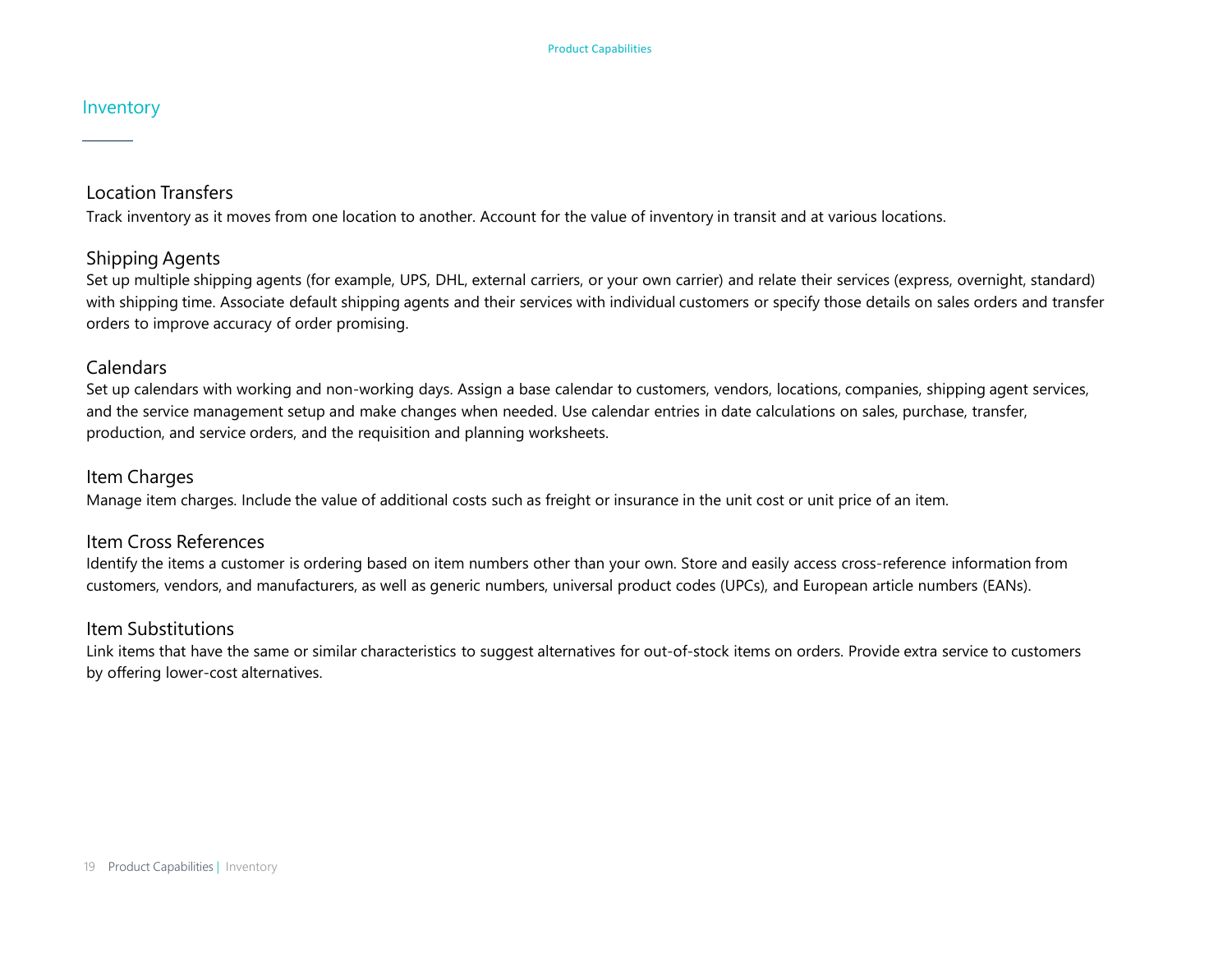#### Inventory

#### Item Budgets

Define sales and purchase budgets on the customer, vendor, and item levels. Prepare and record a sales budget that can serve as input to decision makers in operational areas such as purchasing and logistics. Get information about expected demand and use it in business discussions with customers.

Finalize budgets and track the actual sales performance by calculating the variance. Export budget figures to Excel for flexible calculations in the budgeting process.

#### Analysis Reports

Provide decision makers, especially those with responsibility for sales, purchases, and product portfolio management, with meaningful information that informs day-to-day decisions. Build on item entries to provide customizable analytics that let you add and combine analysis objects, such as customers, items, and vendors, according to your needs.

#### Cycle Counting

Manage cycle counting to verify inventory record data used to maintain and increase inventory accuracy. You can set up cycle counting on the item or SKU level.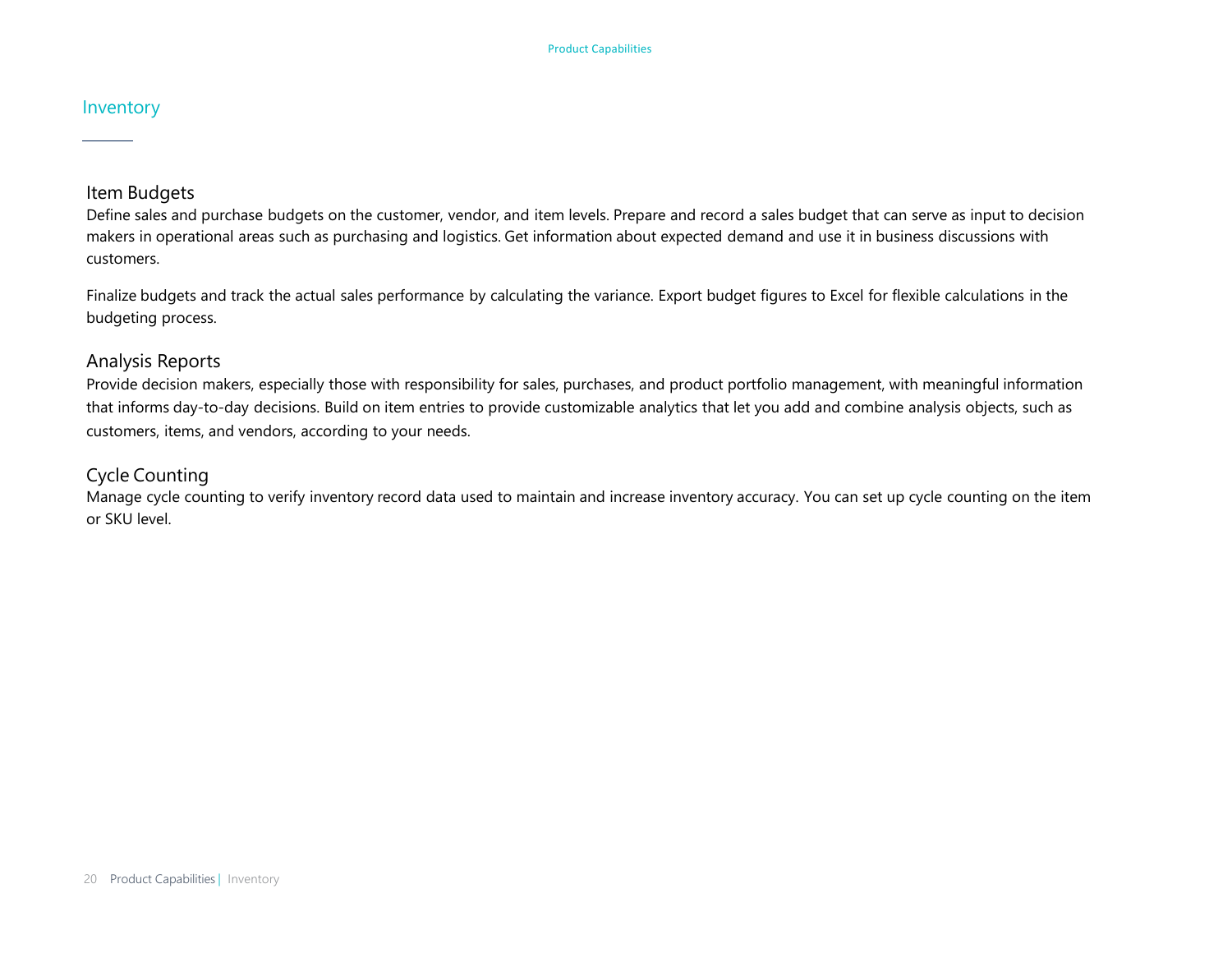#### Supply Plan and Availability

#### Supply Planning

Plan material requirements based on demand with support for master production scheduling and materials requirements planning. Generate optimal suggestions for replenishing inventory transfers based on the item's current and future demand and availability, as well as a variety of planning parameters, such as minimum and maximum quantities and reorder quantities.

Use automatic orders for assembly, purchase, production, and transfers, and action messages to balance supply and demand. Use time buckets when planning material requirements.

#### Demand Forecasting

Manage demand forecasting based on items. Input demand (sales) forecasts for products and components in a more convenient way (daily, monthly, quarterly). Create production and purchase orders that consider the demand forecast, available inventory, and plan requirements.

#### Sales and Inventory Forecasting

Get deep insight into potential sales and a clear overview of expected stock-outs by using the Sales and Inventory Forecast extension. Leverage its built-in Azure AI capabilities to generate reliable forecasts that make it easier to manage replenishment.

#### Order Promising

Promise accurate order shipment and delivery dates based on an item's current and future availability. When items are not available to meet a customer's requested delivery date, calculate the earliest shipment date as either an available-to-promise date that is based on upcoming uncommitted supply or a capable-to-promise date, which is when items can become available.

#### Drop Shipments

Handle orders that ship directly from the vendor to the customer without having to physically stock items in your inventory. Keep track of order costs and profit. Link sales orders to purchase orders to control the sequence of posting tasks.

#### Order Planning

Plan supply for all types of demand on individual orders using a simple supply planning tool.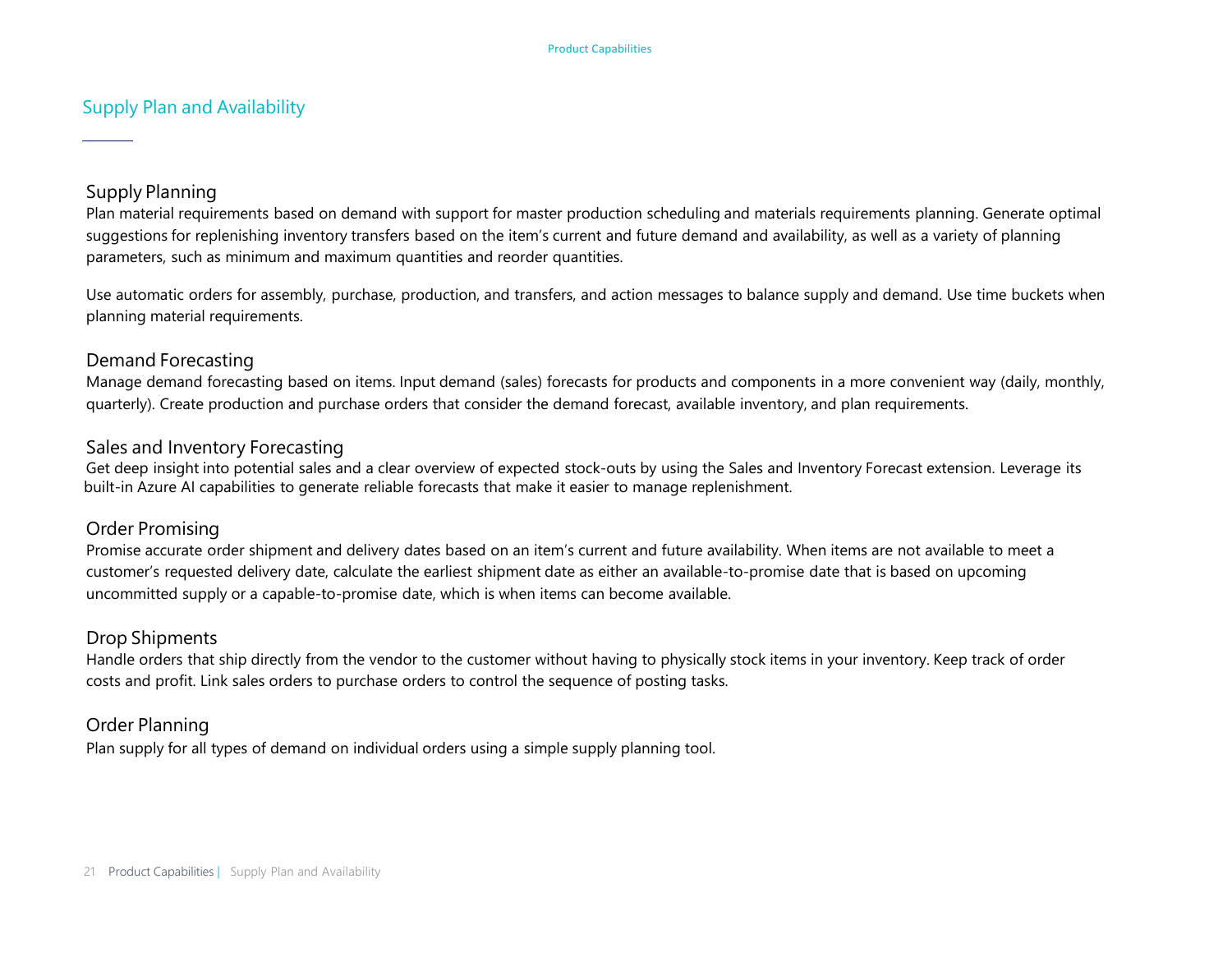

Project Management

**Zoztera**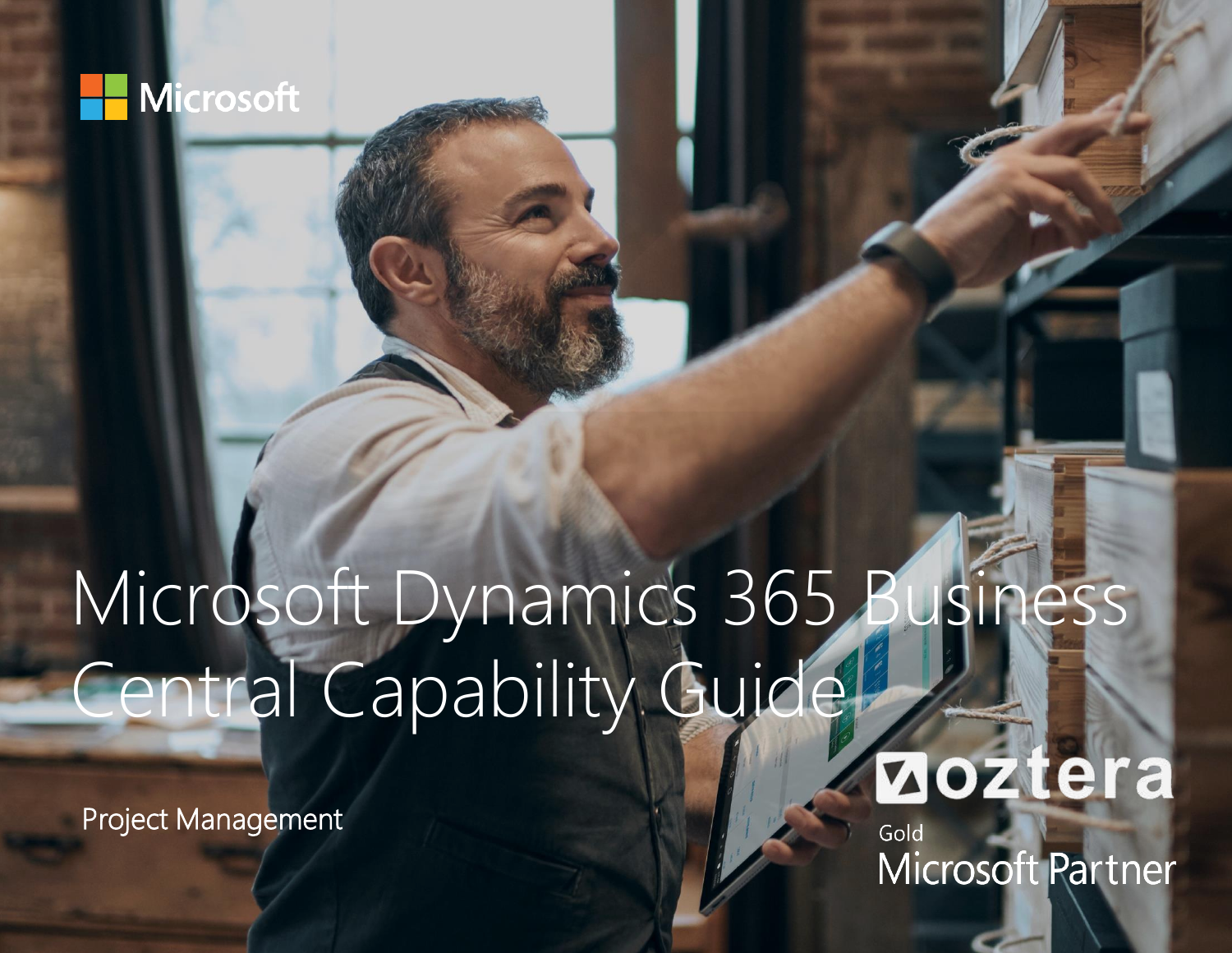#### Project Management

#### Basic Resources

Keep track of resources and prices. Register and sell resources, combine related resources into one resource group, or track individual resources. Divide resources into labor and equipment and allocate resources to a specific job in a time schedule.

#### Capacity Management

Plan capacity and sales and manage usage statistics and the profitability of resources. Create your plan in a calendar system with the required level of detail and for the period you need. Monitor resource usage and get a complete overview of resource capacity including availability and planned costs on orders and quotes.

#### Multiple Costs

Manage alternative costs for resources and resource groups. Costs can be fixed, percentage based, or an additional fixed charge. Define as many work types as you need.

#### Jobs

Track usage on jobs and data for invoicing the customer. Manage fixed-price jobs and time-and-materials jobs:

- Create a plan for a job with multiple tasks and task groupings. Each task can have a budget and can be done for whatever period you need.
- Copy a budget from one job to another and set up a job-specific price list for item and resource charges and general ledger account expenses for the customer.
- View suggested WIP and recognition postings for a job.
- Plan and invoice job in multiple currencies.
- Assign a specific job to a specific customer and invoice the job completely or partially.
- Use an assisted setup guide to set up jobs, easily enter time sheets and job journals, and use the Project Manager Role Center to access common tasks, new charts, and the list of your jobs.
- Use the Job page to access tasks, assign job ownership, and get visibility into costs and billings.
- Use the Job Quote report to quickly email a customer the price for a project.

#### Time Sheet

Register time spent and get manager approval using the simple and flexible Time Sheet. Time Sheet integrates with Service and Project Management and can include resources.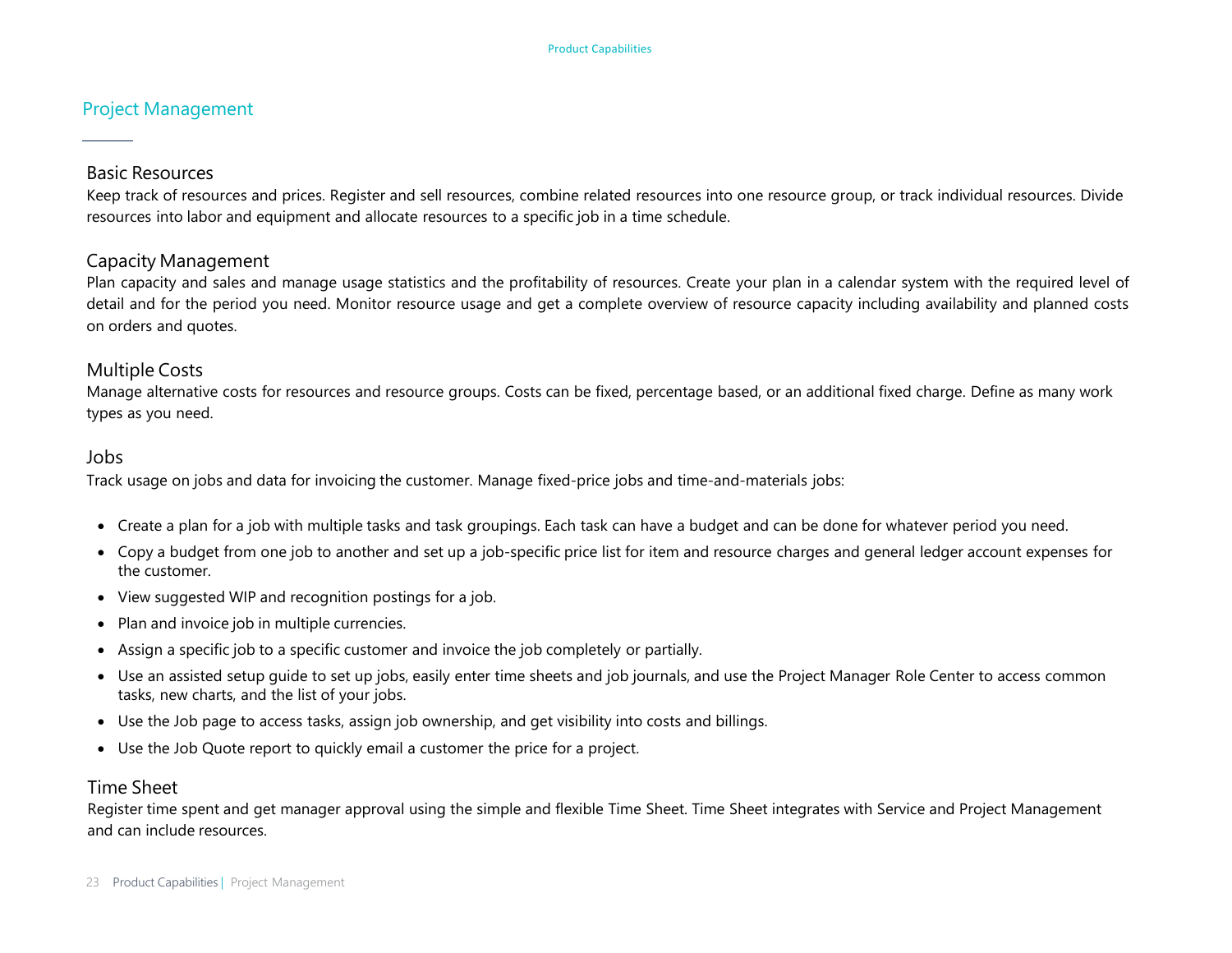

Service Management

**Zoztera**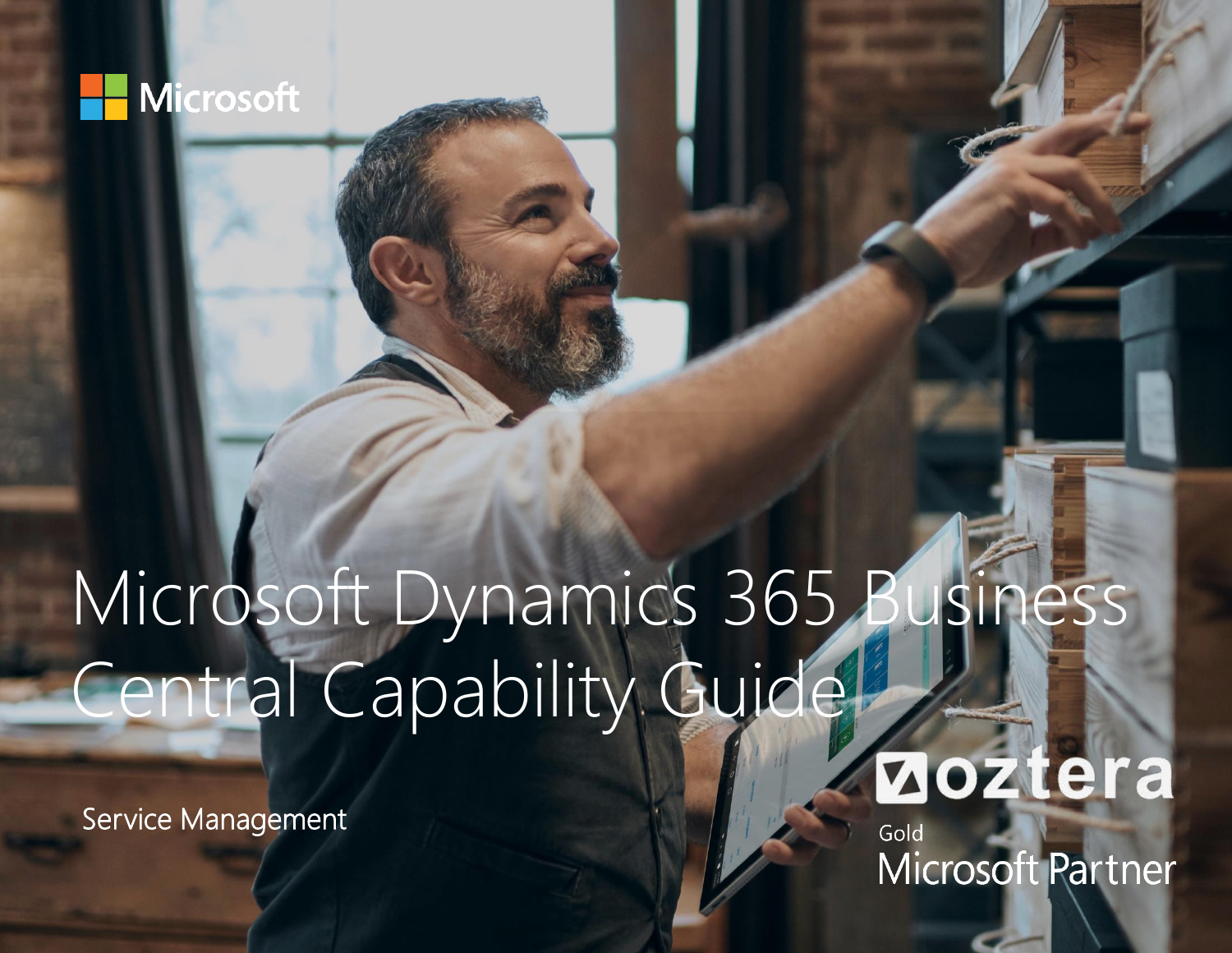#### Service Management

#### Planning and Dispatching

Assign personnel to work orders and log details such as work order handling and work order status. For dispatching, manage service personnel and field technician information, and filter according to availability, skills, and stock items. Gain an overview of service task prioritization, service loads, and task escalations.

#### Service Contract Management

Set up agreements with the customers about service levels:

- Maintain information on contract history, contract renewal, and contract templates.
- Manage warranties for service items and spare parts.
- Record details on service levels, response times, discount levels, and the service history of each contract, including service items and parts used and labor hours.
- Measure service contract profitability.
- Generate service contract quotes.

#### Service Item Management

Record and keep track of all your service items, including contract information, component management, and BOM reference and warranty information. Use the Trendscape Analysis feature to view key performance indicators for service items during various periods.

#### Service Order Management

Register post-sales issues including service requests, services due, service orders, and repair requests. Let customers initiate service requests or create them automatically according to the terms of service agreements.

Register and manage equipment loans to customers. Get a complete history of service orders and service order quotes through the Service Order Log.

#### Service Price Management

Set up, maintain, and monitor service prices. Set up price groups based on criteria, such as the service item (or several item groups), the service tasks, or the type of fault for a period of time or for specific customers or currencies. Define price calculation structures that include all parameters involved in providing service, such as the parts used, the types of work, and the service charges. Automatically assign the correct price structure to service orders that match the price group criteria. Assign fixed prices, minimum prices, or maximum prices to price groups and view statistics about profitability.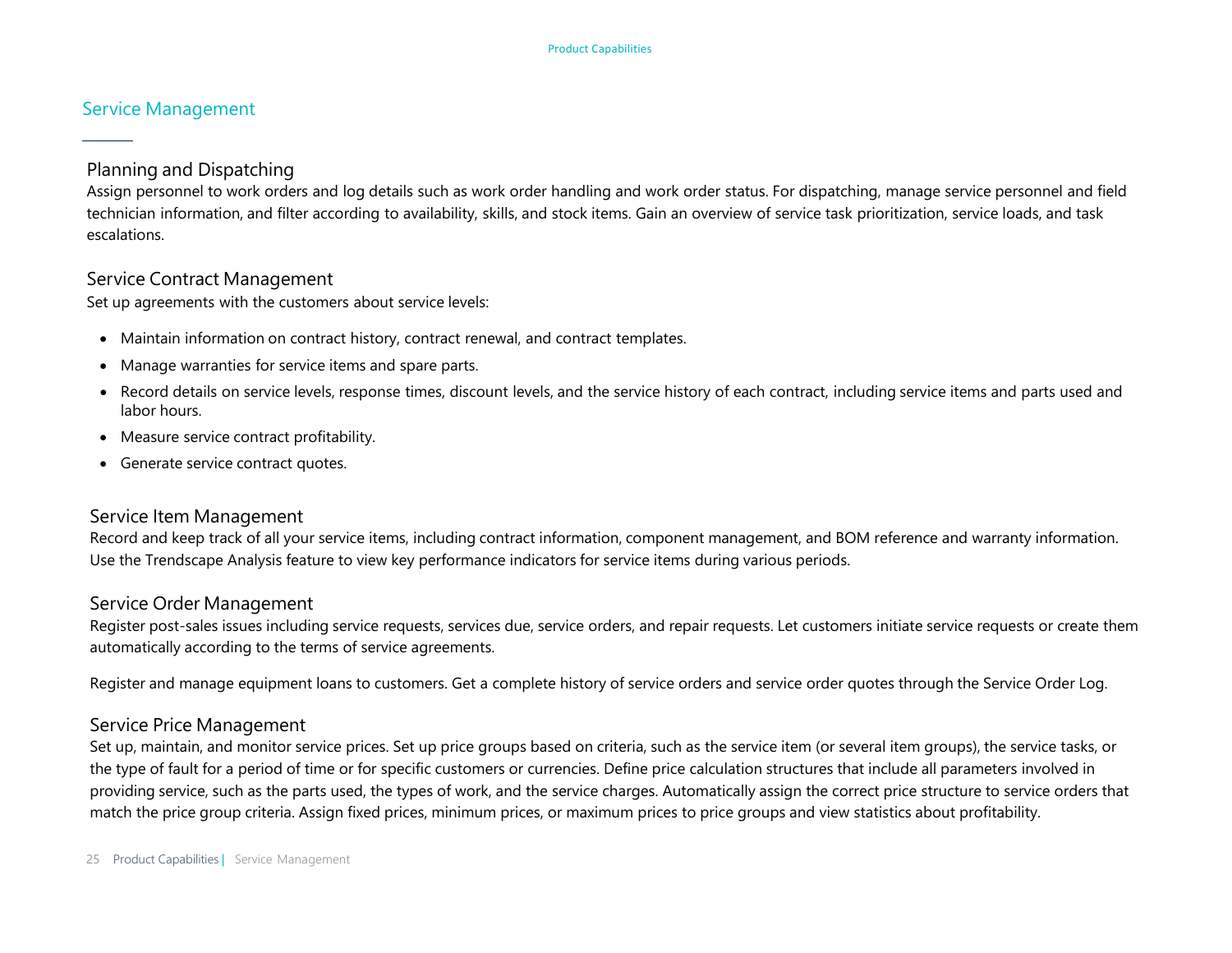

Warehouse Management

**Zoztera**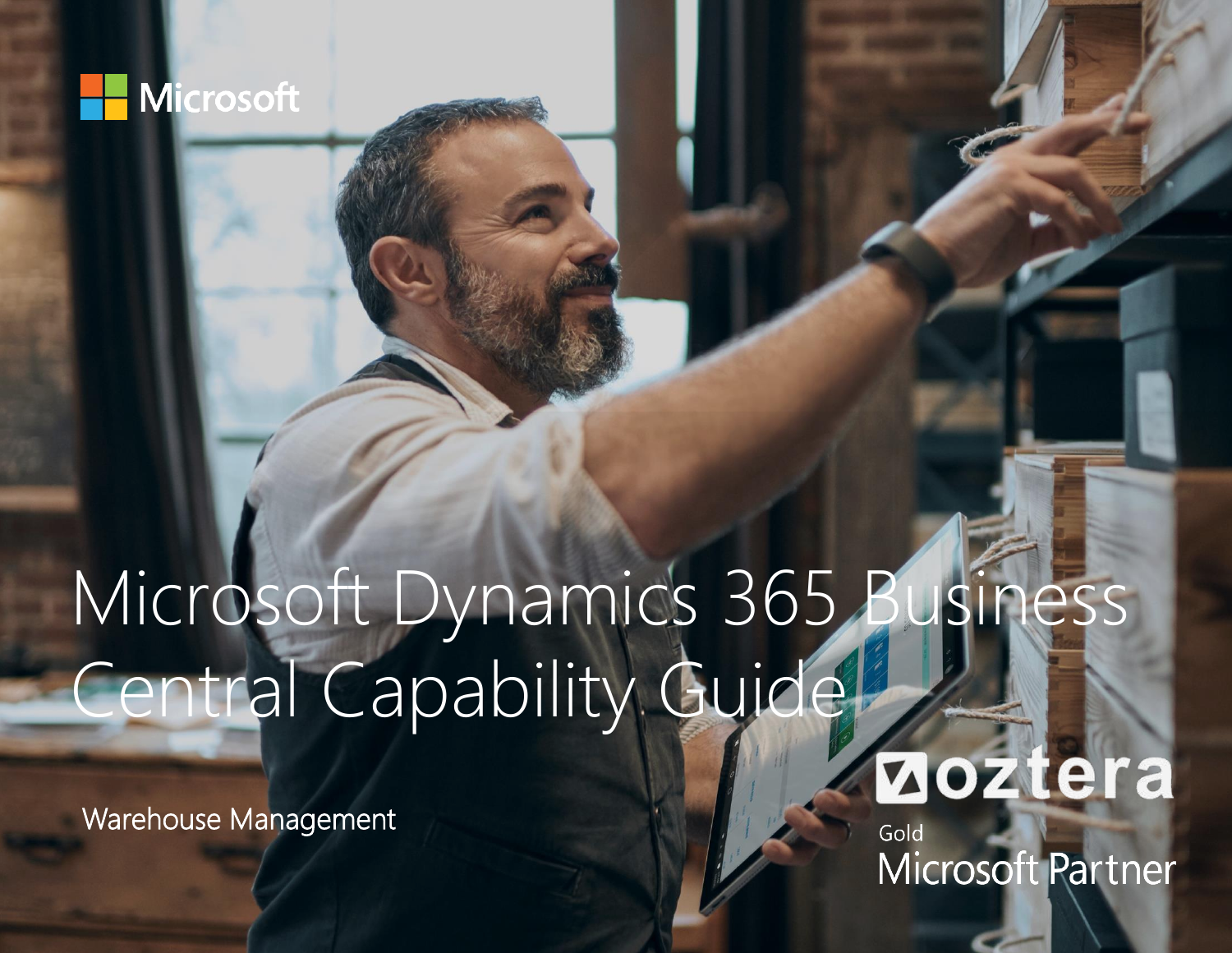#### Warehouse Management

#### Bin

Organize your warehouse by assigning items to bins, the smallest unit in the warehouse logical structure. Use item journals to assign bin directly on document lines.

#### Bin Setup

Set up and maintain bins by defining both the layout of your warehouse and the dimensions of your racks, columns, and shelves. Give input to planning by defining characteristics for bins.

#### Inventory Pick and Inventory Put Away

Create pick lists from released sales orders and put away work from released purchase orders. Manage picking and put away work without opening sales and purchase orders when handling shipments.

#### Warehouse Receipt

Create a put-away work directly from receipts. Manage receipts from a separate user interface in a multi-order environment.

Warehouse Shipment Create picking lists from shipments. Manage warehouse shipments from a separate user interface in a multi-order environment.

#### Internal Picks and Put-Aways

Create pick and put-away orders for internal purposes, such as testing put-away for production output, without using a source document (such as a purchase order or a sales order).

#### Warehouse Management Systems

Manage items on a bin level. Receive and put away items in bins, pick items from bins according to put-away templates, and pick items based on zone and bin rankings. Move items between bins using a report that optimizes the picking process and the use of space or move items manually. Create warehouse instruction documents for pick and put-away processes for sales, purchases, transfers, returns, and production orders.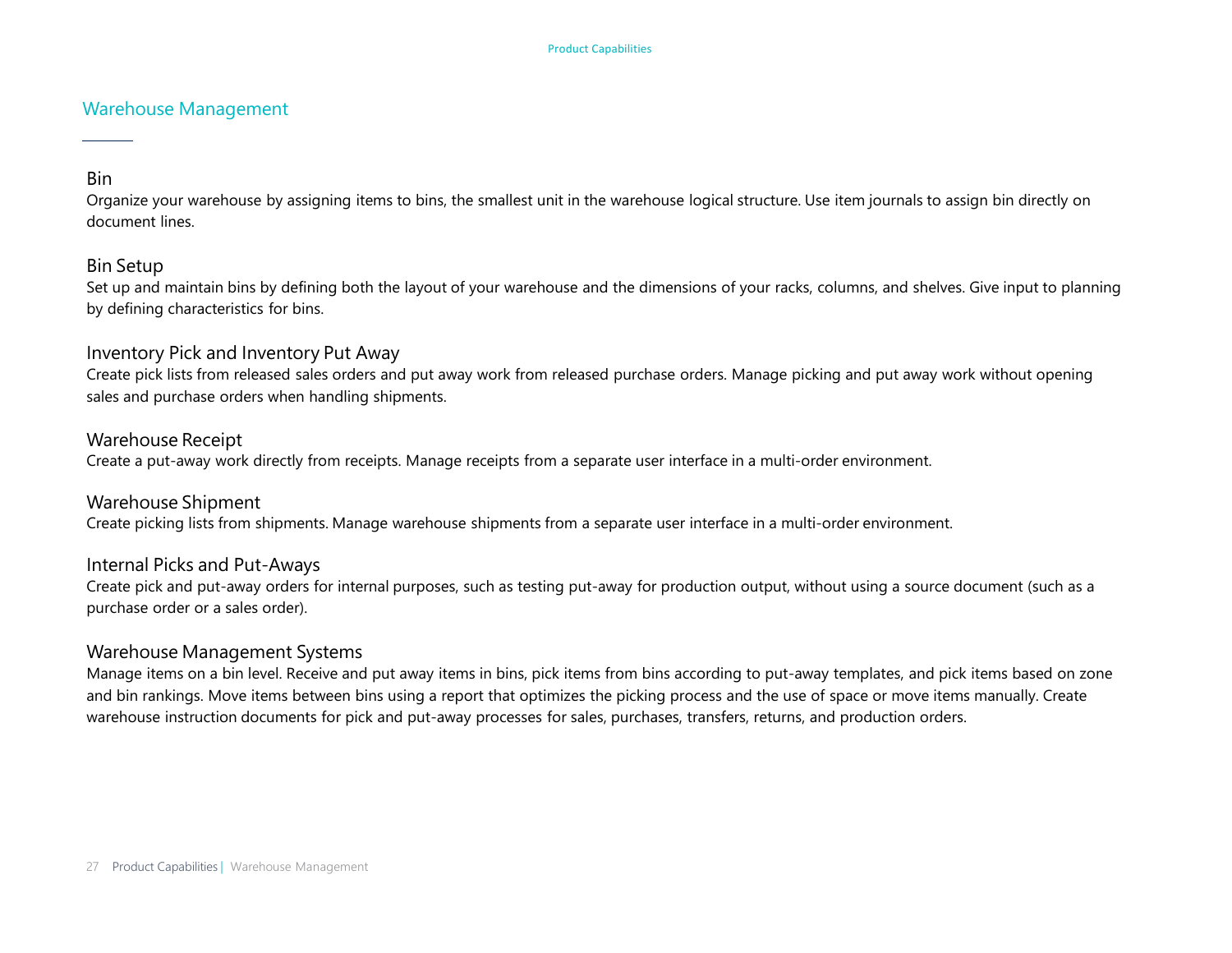

Manufacturing

**Zoztera**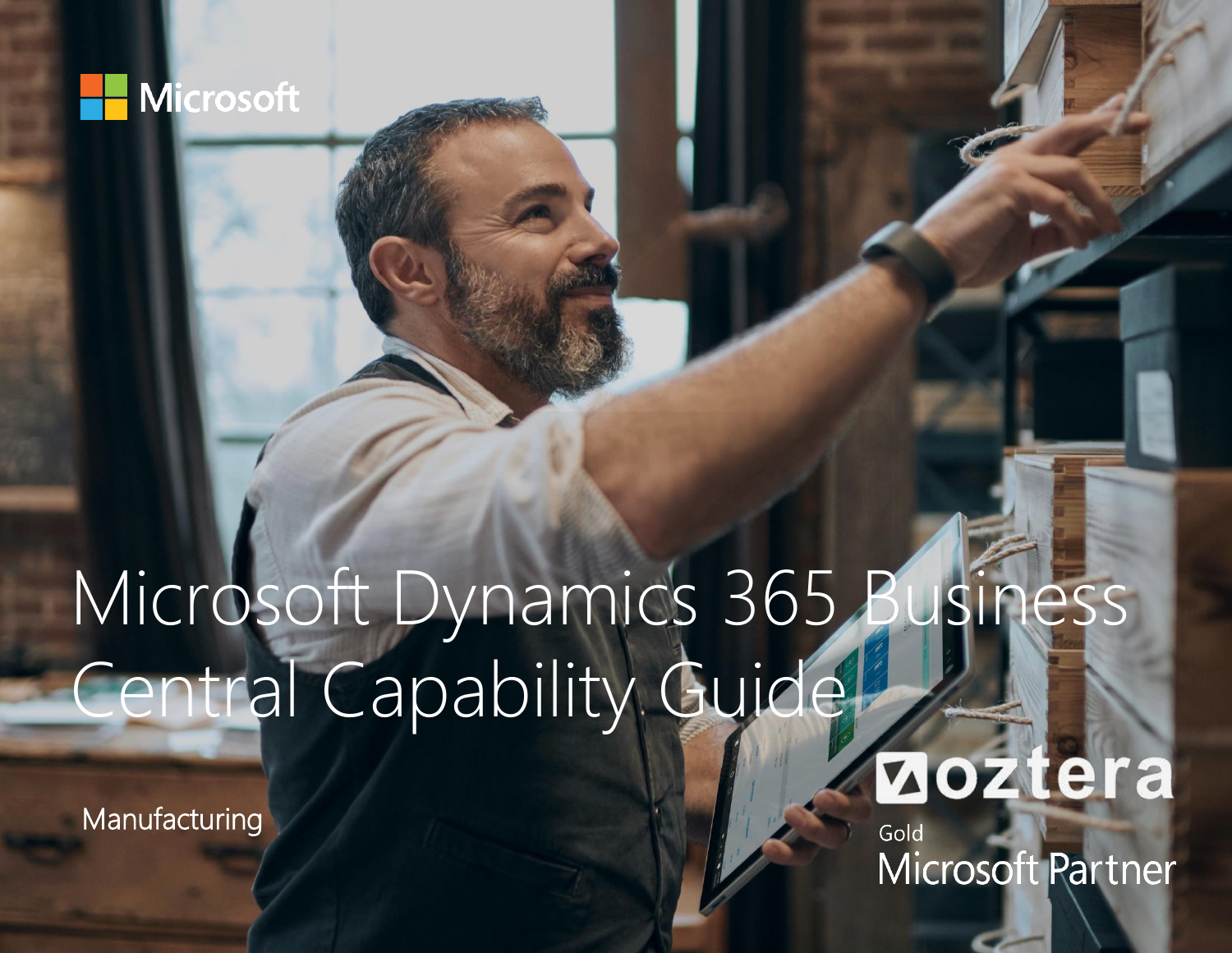#### Manufacturing

#### Assembly Management

Specify a list of sellable the items, raw materials, subassemblies, and resources as an assembly bill of materials that make up a finished item or a kit. Use assembly orders to replenish assembly items. Capture customer requirements for the kit's bill of materials directly from sales quotes, blanket orders, and order lines in the assembly-to-order processes.

#### Standard Cost Worksheet

Give company controllers a reliable and efficient way to maintain accurate inventory costs. Work with standard cost updates in Business Central in the same way you would in an Excel spreadsheet. Prepare for cost updates without changing data until you're ready.

#### Production Bill of Materials

Create bills of materials and calculate their standard costs.

#### Basic Capacity Planning

Add capacities (work centers) to the manufacturing process. Set up routings for production orders and material requirements planning. View loads and the task list for the capacities.

#### Machine Centers

Add machine centers as capacities in the manufacturing process. Manage capacity for each machine or production resource on a detailed level for machine centers, and on a consolidated level for work centers. Use machine centers to store default information about manufacturing processes, such as setup times and default scrap percentages.

#### Version Management

Create versions of manufacturing bills of materials and routings.

#### Production Orders

Create production orders and post consumption and output. Calculate net requirements based on production orders. Use a manual supply planning tool as an alternative to automatic planning. Get visibility and tools to manually plan for demand from sales lines and to create supply orders.

#### Finite Loading

Manage finite loading of capacity-constraint resources. Account for capacity constraints for periods to avoid overloading work centers. Calculate capableto-promise (CTP).